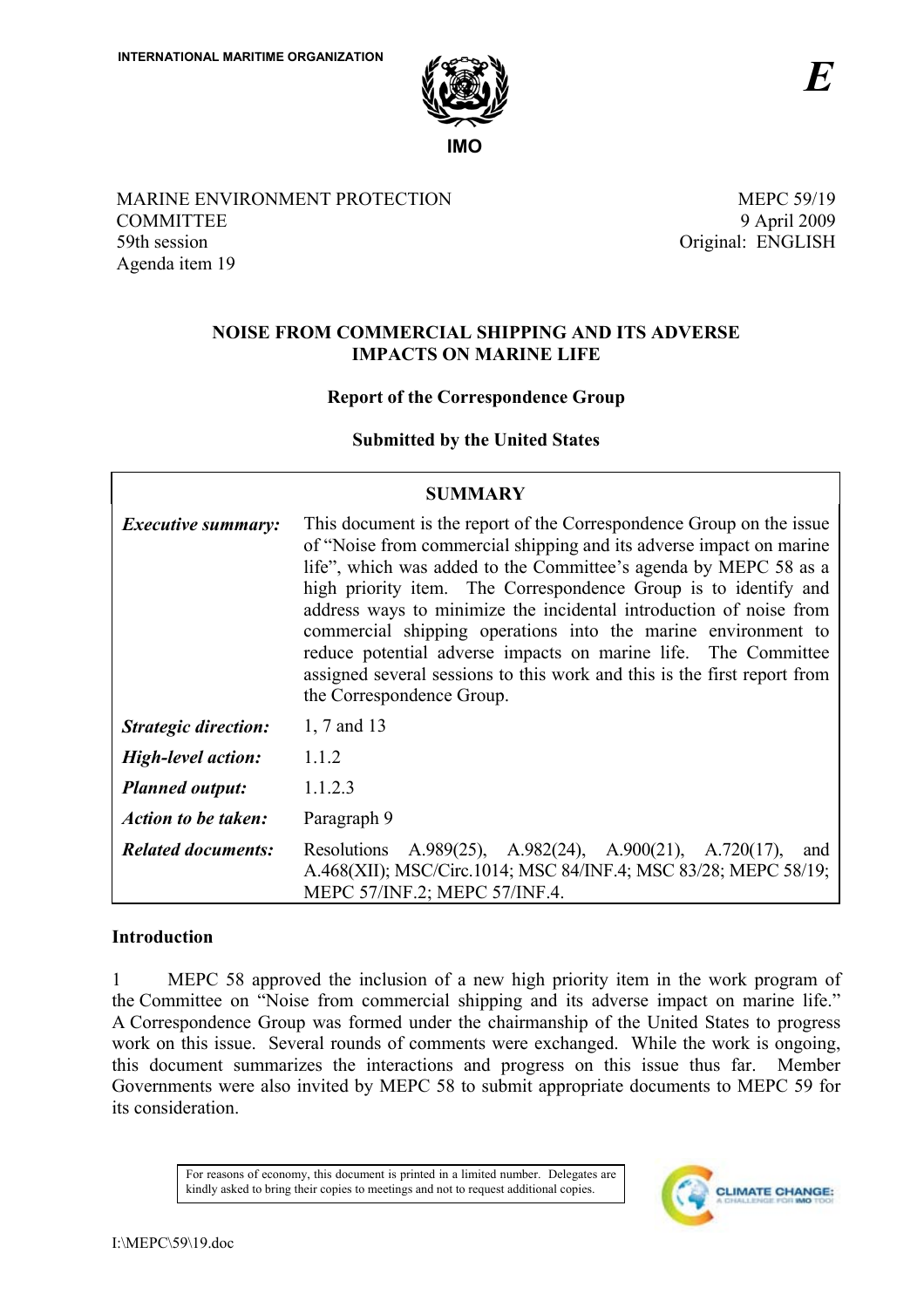$\overline{2}$ The following Member States, observer organizations and entities were on the e-mail list for this Correspondence Group, although not all actively participated in the discussions:

| Argentina       | Italy             | Singapore            |
|-----------------|-------------------|----------------------|
| Australia       | Japan             | Sweden               |
| <b>Bahamas</b>  | Liberia           | The Netherlands      |
| Canada          | Marshall Islands  | United Kingdom       |
| China           | Panama            | <b>United States</b> |
| Germany         | Republic of Korea |                      |
| <b>CLIA</b>     | <b>IFAW</b>       | <b>IWC</b>           |
| <b>UNEP/CMS</b> | <b>IMAREST</b>    | <b>WWF</b>           |
| FOEI            | <b>INTERTANKO</b> |                      |
| <b>ICOMIA</b>   | <b>ISO</b>        |                      |
| <b>ICS</b>      | <b>IUCN</b>       |                      |

- $\overline{\mathcal{E}}$ The Committee assigned the following terms of reference to the Correspondence Group:
	- $\overline{1}$ identify and address ways to minimize the introduction of incidental noise into the marine environment from commercial shipping to reduce the potential adverse impact on marine life, in particular develop non-mandatory technical guidelines for ship-quieting technologies as well as potential navigation and operational practices; and
	- $\overline{2}$ provide reports to the Committee.

# **Scope of Work and Basic Assumptions**

 $\overline{4}$ In discussing the scope of work of the Correspondence Group, the following points were made. First, it was recognized that the Correspondence Group would focus on the incidental introduction of underwater noise from commercial shipping and thus would not look at the introduction of noise from sources such as military ships or the deliberate introduction of noise for other purposes such as sonar or seismic activities. Second, the Group is focusing on underwater noise although it was noted that there may also be tangential benefits of any noisereduction efforts for airborne noise and structural vibration affecting persons aboard vessels. Third, the Group began its focus on possible ship maintenance, retrofit, design, and construction issues rather than addressing matters of biology and acoustic impact per se. Finally, while the terms of reference for the Group include "potential navigation and operational practices", it was decided that this element would be discussed at a later stage after concentrating on ship design and construction and how quieting technologies may be integrated into these elements.

5 Several basic assumptions were set forth at the outset of the discussions by the Correspondence Group to guide its work:

 $\cdot$ 1 as evidenced in MEPC 58/19 and the acceptance by the Committee to include this issue on its agenda, there is now a valid scientific basis for concluding that commercial shipping noise has—at some level—the potential to disturb behavior or interfere with critical life functions of marine life (e.g., marine mammals, fish);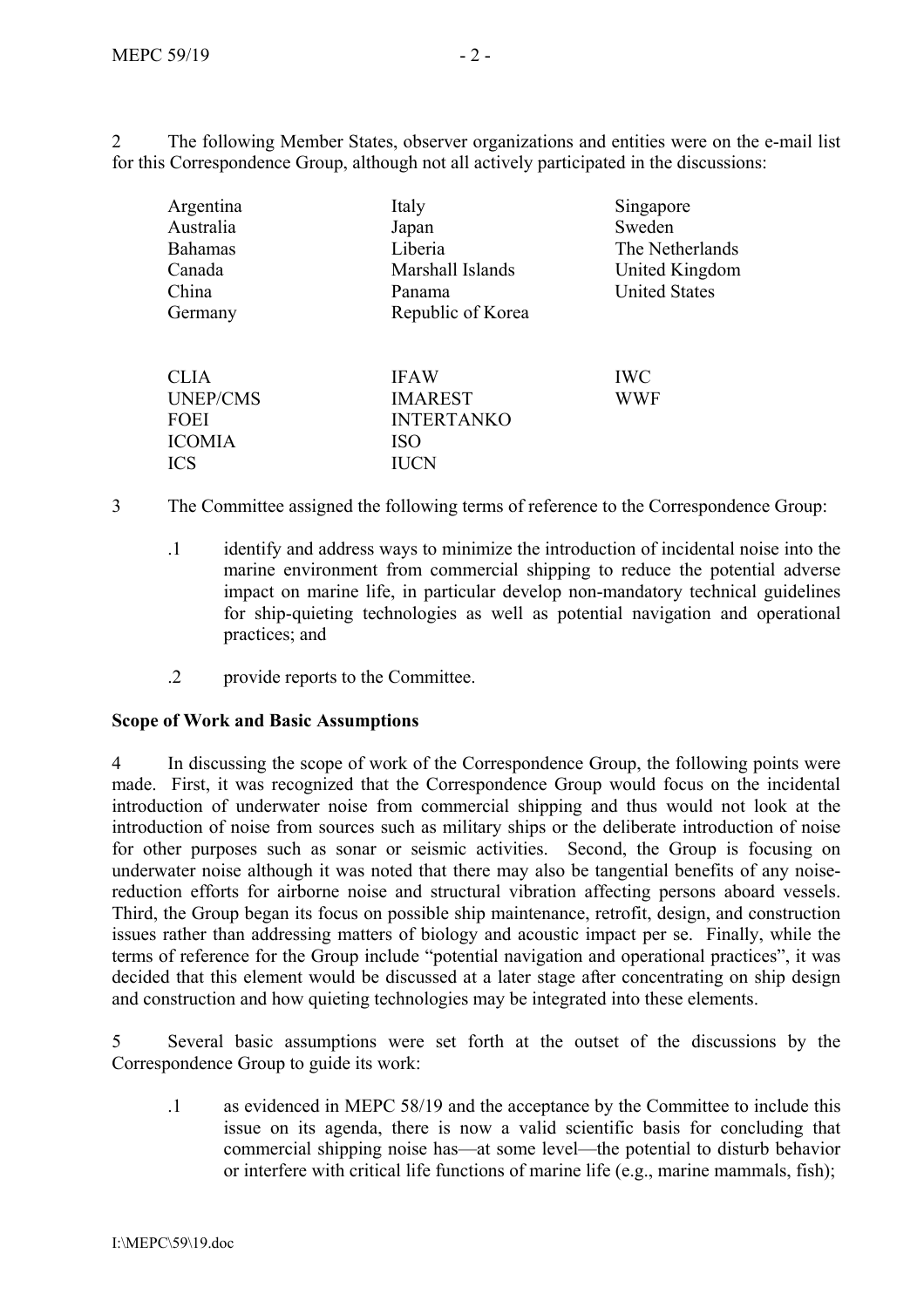- $\overline{2}$ there is no need to debate the extent of the potential impact of noise spatially, temporally and biologically. It was recognized that there are many underlying complexities, variability, and some areas of uncertainty. These issues are open to debate within the scientific community and, since IMO's work is focused on shipping, that is where we should focus our work;
- at the outset of the discussions, we should not make a distinction between existing  $\cdot$ 3 and new commercial ships, but look at various technological and/or engineering solutions for each, some of which may be common to both;
- $\overline{4}$ options for quieting noise from commercial ships should be evaluated relative to the amount of reduction achievable (probably a range based on ship and propulsion type), the cost of implementing a particular reduction strategy (new ship, existing ship) and any collateral benefits (e.g., greater fuel efficiency, reduced carbon footprint, reduced maintenance and operational costs, reduced noise exposure aboard vessels for crew and/or passengers);
- $.5\,$ the options for quieting technologies generally fall into two basic areas: hull/propeller design (cavitation) and underwater radiated noise from machinery, but other possibilities may exist which will hopefully be identified by the Group. The initial and primary focus of the Correspondence Group's efforts is expected to be on issues related to propeller cavitation since propeller cavitation as it is known to be a significant (and often dominant) source of underwater noise from large vessels:
- $6<sup>6</sup>$ after addressing quieting technologies, other issues may be pertinent such as: the overlap of dense shipping and migratory pathways, and establishing integrated underwater noise monitoring systems; and
- we are working on the basis for developing *non-binding*, technical guidelines.  $\overline{7}$ Our goal is to develop practical, effective guidance on solutions that can reduce the incidental introduction of underwater noise from commercial shipping in turn reducing potential adverse impacts to marine life.

Not surprisingly, in discussing these basic assumptions, the issue of the interplay between 6 the impact on marine life and incidental noise from commercial ships generated interest. As described above, it was noted that the overarching goal of the Group is to focus on the minimization of the introduction of this incidental noise to reduce the potential adverse impact on marine life. However it was also acknowledged that how noise can impact marine life is highly dependent on the context of exposure and the species in question; there is and will remain some degree of scientific uncertainty regarding the exact nature, magnitude, and significance of shipping noise impacts on various marine animals. It was noted that this uncertainty should not preclude working on the issue of quieting technologies for commercial ships. Rather, this should remain an active area of research proceeding in parallel with and informing efforts to reduce the acoustic footprint of commercial vessels. It was also recognized that there may eventually need to be links between specific types of adverse impacts to specific marine animals and specific types of incidental noise from commercial ships. This issue will undoubtedly come to the fore when the Correspondence Group focuses on evaluating the effectiveness and cost of a particular quieting technology or technological solution; an important part of that evaluation will be the potential for effectively alleviating adverse impacts to marine species.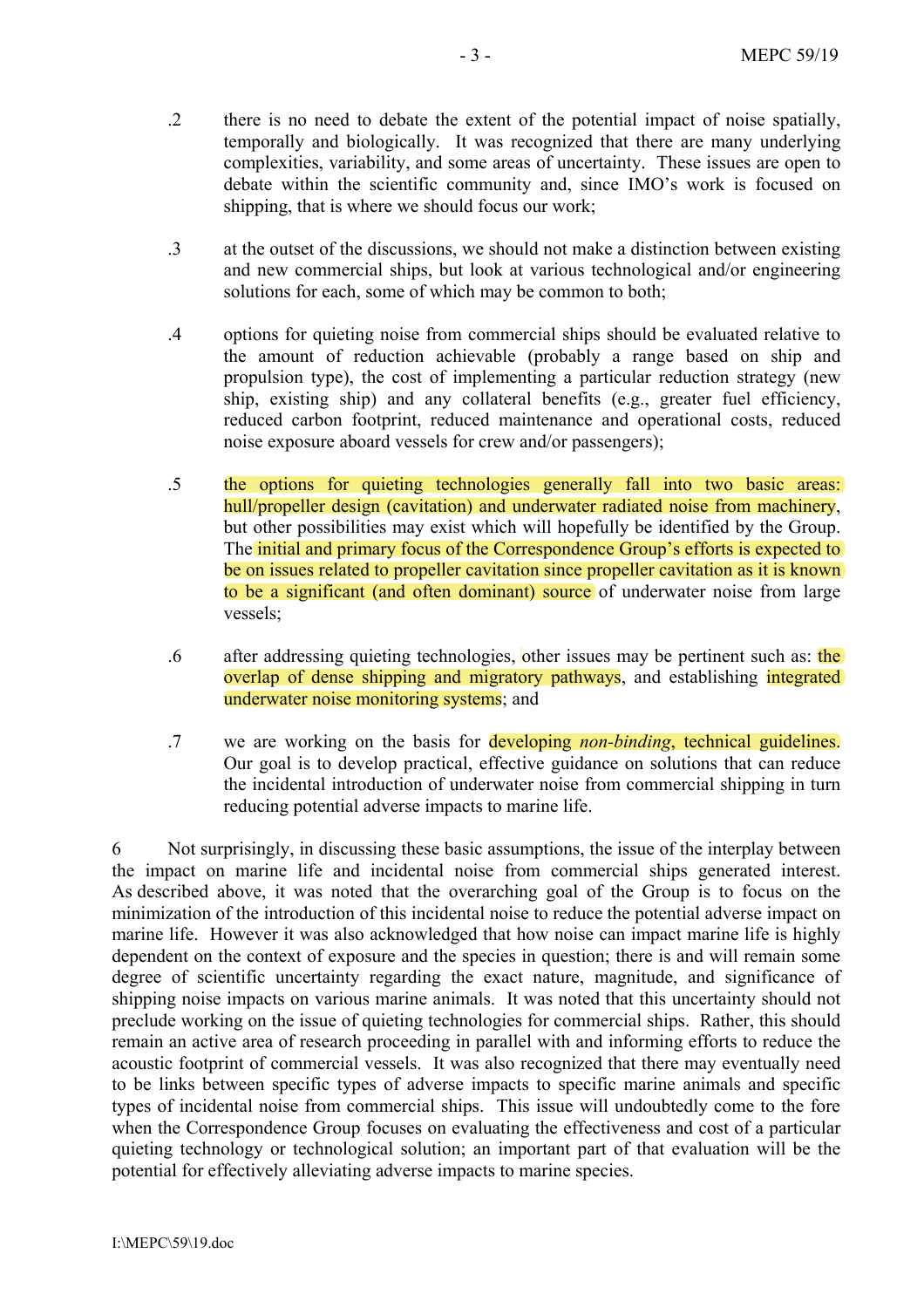# **Research**

A number of documents, the titles of which are set forth in annex 2 to this document,  $7\overline{ }$ were circulated to the Correspondence Group for background information.<sup>1</sup> Several members of the Group stressed that we should not attempt to redo the work in these papers, but draw upon them in our work. It was also recognized, however, that there is a need for more research in this area; however, any such work should be done simultaneously with the work of the Correspondence Group and it should not stand in the way of moving forward with our efforts. Indeed, during the discussions, the International Fund for Animal Welfare submitted to the Correspondence Group for comment an outline for a systematic review of existing technologies aimed at identifying practicable and cost-effective strategies. This review is expected to be completed in April 2009. The Group noted that further areas of research may be identified as our work continues

# **Substantive Questions**

The bulk of the work of the Correspondence Group was responding to a series of 8 questions posed by the Correspondence Group chairman. These questions, consistent with the scope of work and basic assumptions, focused on technical questions. The list of question with the responses received from Correspondence Group members is at annex 1 to this document. The Group will draw upon these responses in proceeding with its consideration of this issue.

# **Action requested of the Committee**

9 The Committee is invited to consider the report of the Correspondence Group and take any action it deems appropriate.

 $***$ 

 $\overline{1}$ These documents are available electronically from the Chairman of the Correspondence Group: Lindy.S.Johnson@NOAA.GOV.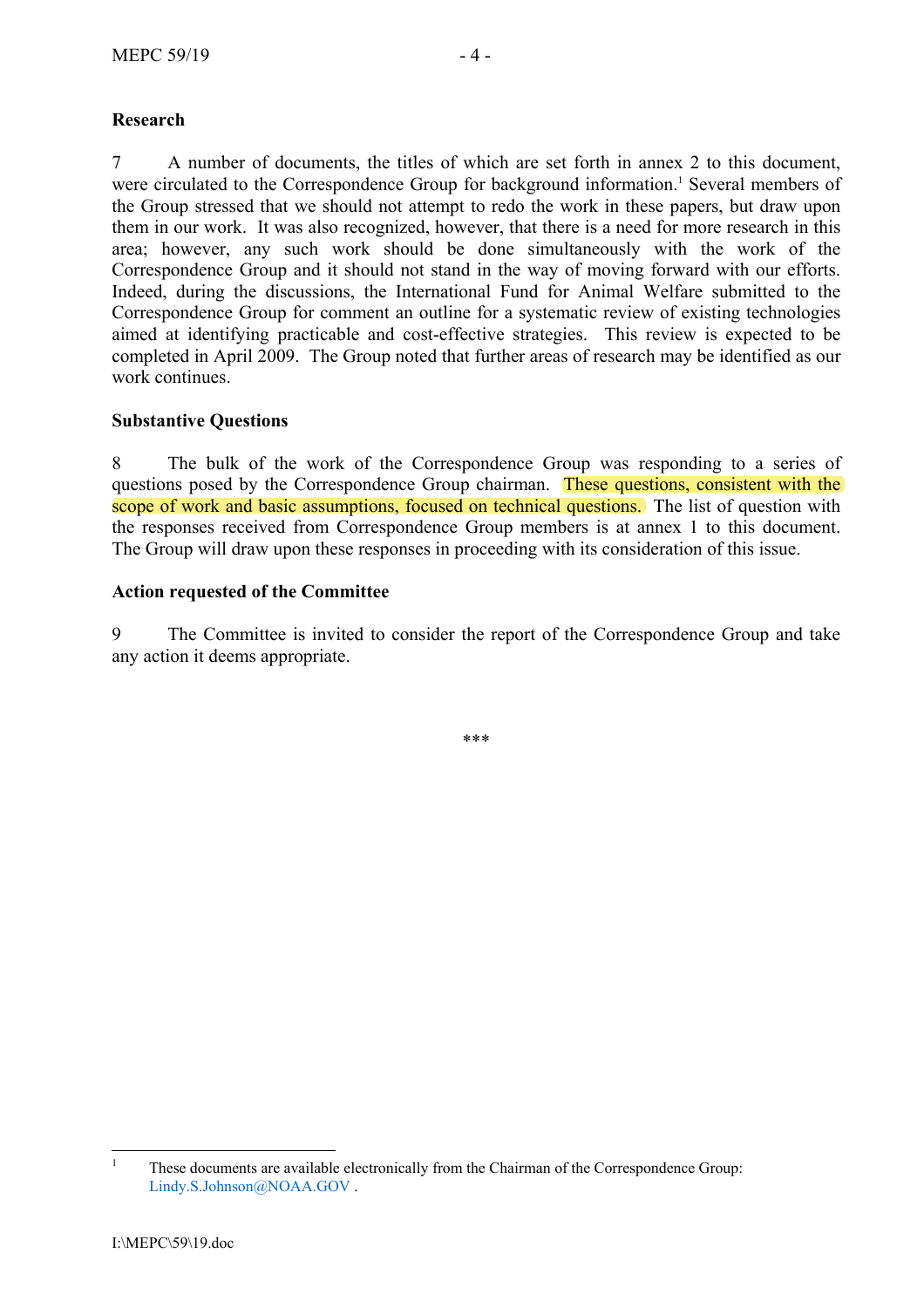# **ANNEX1**

# **IMO NOISE REDUCTION TEAM SUMMARY OF COMMENTS1**

### $\mathbf 1$ What are the most important sources of low frequency (less than 1 kHz) radiated underwater noise from commercial vessels?

- Propeller: Cavitation (broadband but generally low-frequency) and blade rate tonal (narrowband and also generally low frequency) sounds are a dominant source of underwater noise and should be a key focus of the Correspondence Group. Another participant stated that it appears that there is consensus that a primary source of external noise from ships is cavitation. This is predominantly blade rate harmonics due to propeller cavitation and wideband cavitation noise. Radiated noise due to propeller cavitation at frequencies <100 Hz is the predominant underwater radiated noise at higher propeller loads. Depending on the pitch setting and loading of a propeller, a CRP propeller may generate higher frequency noise.
	- $\circ$  Southall 2005: Most (83%) of the acoustic field surrounding large vessels is the result of propeller cavitation.
	- o Southall and Scholik-Schlomer 2008: Previous measurements from the U.S. Navy's Southeast Alaska Acoustic Measurement Facility (SEAFAC) on cruise ships (similar propulsion systems as large commercial vessels) indicate that principle sources of noise result from the propulsion system and the propeller. Spectrums of representative vessels were provided showing that propulsion systems mainly contributed to frequencies below 1000 Hz, while those above 1000 Hz were from the propeller.
	- o Southall and Scholik-Schlomer 2008: SEAFAC studies indicate propeller-radiated noise is highly dependent on vessel speed.
	- o Rousell (2002 ACCOBAMS report) cites Clark (1999); see also Richardson el al: In regard to the sound contribution of increased large vessel traffic. Rousell cites Clark as saying propeller noise is the primary source of sound increases in the frequency band below 100 Hz.
	- o *Hatch et al. 2008*: Within the 10-1000 Hz range (concentrations in the 10 to 400 Hz band) in the high traffic locations in Stellwagen Bank National Marine Sanctuary where commercial vessels accounted for 78% of tracked traffic, there was double the acoustic power of that in less trafficked locations during the majority of the time period analyzed (2 months in 2006).
	- $\circ$  *Wright 2008*: Thrust loading and non-uniform inflow generate conditions at certain points along the path of the rotating propeller blades where water vapor bubbles (i.e. cavitation) are rhythmically formed.
- Machinery: Main diesel engines as well as auxiliary diesel engines are important sources of noise owing to their potential to induce structure-borne vibrations that radiate via the hull. Hull induced vibration generated by the operating machinery at frequencies <100 Hz is the predominant noise source at lower vessel speeds. Reduction gears of medium speed engines may generate noise at much higher frequencies >1 kHz. One participant noted that machinery noise starts to become significant for vessels operating at low speeds (i.e. with low prop loadings as in harbor approaches). Another noted that although machinery-generated

 $\mathbf{1}$ 

One participant noted that some of these statements needs to be reviewed in light of targeted research and reliability of data on which they are based.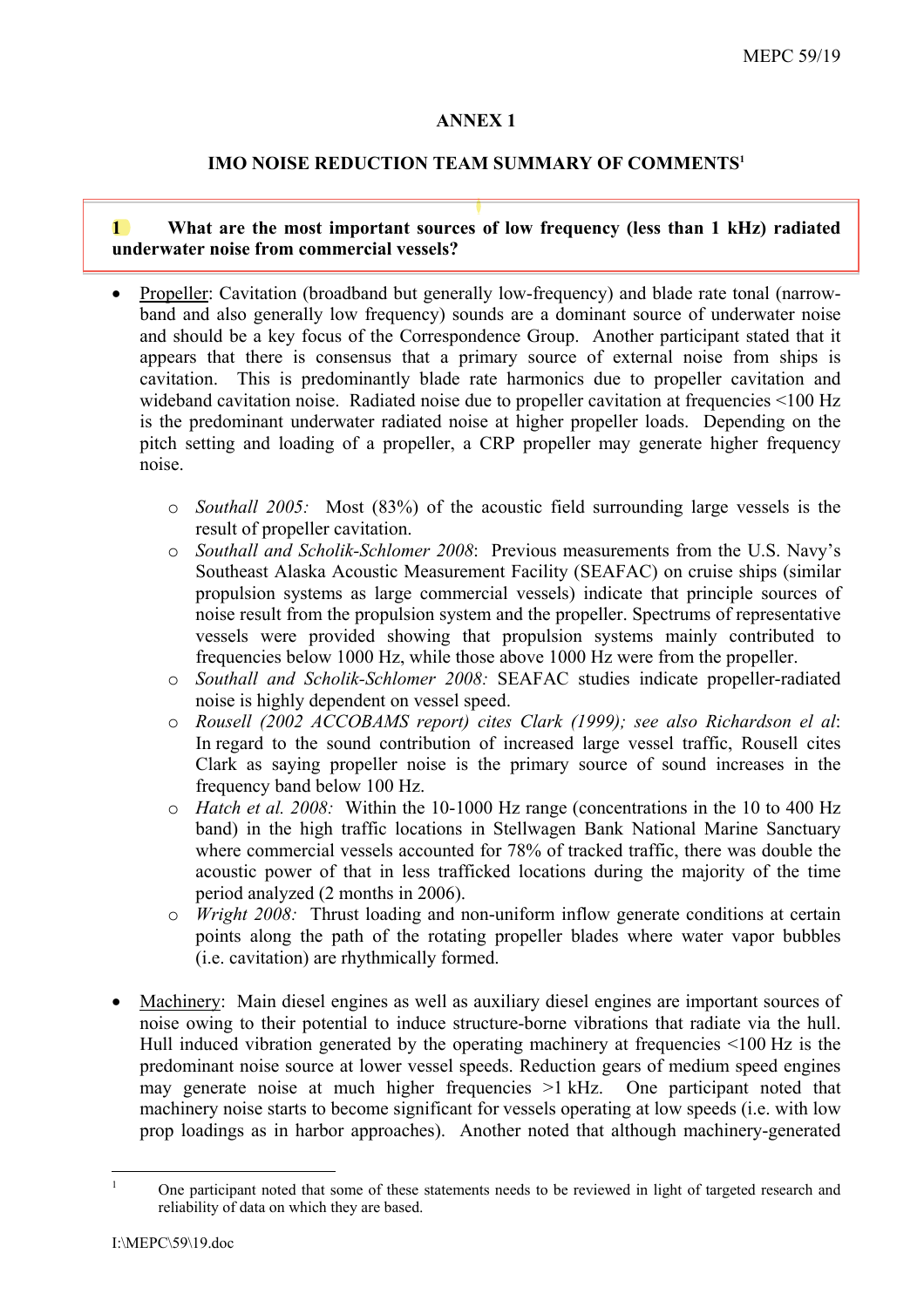noise radiated through the hull is a source of underwater noise, it is less clear how significant it is as source of the total external noise generated; the range of the noise source and the inverse square law need to be taken into account.

- $\circ$  *Wright 2008*: Primary sources of machinery noise are propulsion engines and ship service generators.
- Appendages: Noise generated due to flow around appendages are of low intensity at frequencies below <20 Hz. One participant questioned whether we should be more explicit as to what kinds of appendages would be more of an issue or at least provide some examples.
	- $\circ$  *Southall 2005*: Flow noise around the hull is generally minimal compared to that generated by propeller cavitation and machinery noise, but plays an increasingly significant role at low frequencies as vessel speed increases.
- MEPC 58/INF.19 cites Norwood (nd) for the following table:



### $1a$ For each source type, please address the following, if applicable, and if known: the characteristics of this source of noise and the conditions under which it has been evaluated (i.e. frequency and intensity estimates and measurement conditions)

The sources listed above in response to question 1 generate both continuous and transient narrow and broad band noise. Blade rate harmonics are due to propeller cavitation, while main engine firing rate and auxiliary diesel generators are tonal noise components. Cavitation is a broadband noise source and, in addition to the blade rate harmonic series, it consequently generates a continuous spectrum, predominately at low frequencies. This spectrum has a broad "hump" at low frequencies (about 50 Hz) followed by a continuum that decreases by 6 db per octave. This wideband cavitation noise is strongly amplitude modulated at blade rate frequency, which produces a characteristic sound when listening to underwater noise recordings. At high speeds the continuum can contribute a significant fraction of the radiated noise power.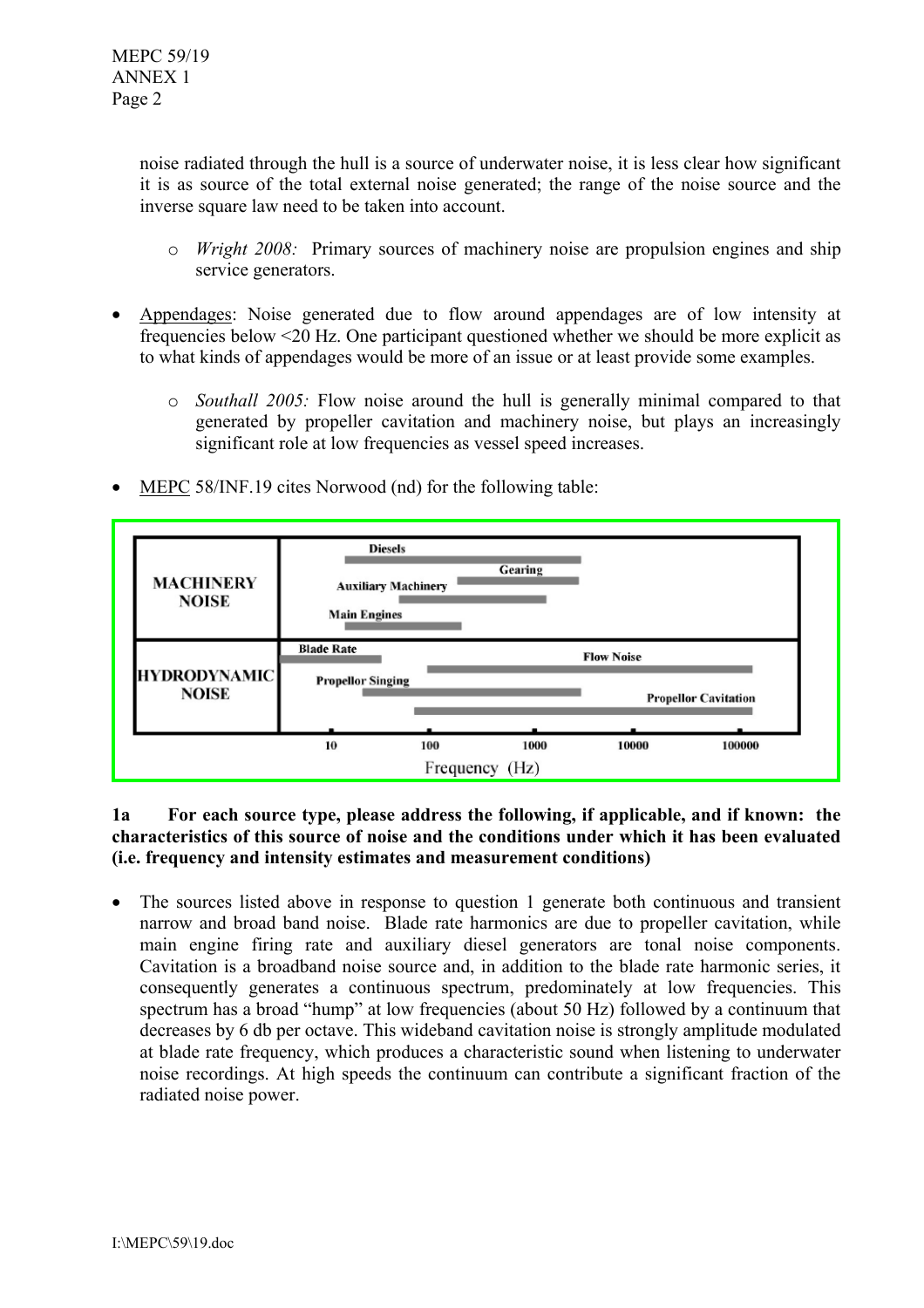### For each source type, please address the following, if applicable, and if known: the  $1<sub>b</sub>$ degree to which this source of noise is currently evaluated during the ship design phase or final builds for ships (i.e. not at all, on a few ships, on many ships)

- Noise sources such as diesel engines and propellers are usually considered during the design of commercial ships with respect to noise levels inside the ships. Vibrations of individual operating machinery and accommodation spaces are measured routinely for preventive-based maintenance
- Radiated underwater acoustic level are generally only evaluated during the design phase in particular for specialist ships and then only upon request.
- Noise is addressed during the design/new construction of ships to the extent it is necessary to achieve acceptable noise levels within accommodation and other spaces. Due to additional costs (either initial construction or operating) external noise generated by a ship is addressed if its service (e.g., warships, fisheries research vessels, or survey ships) makes it necessary to do so
	- $\circ$  Southall and Scholik-Schlomer 2008: Very few engineers and architects from within the industry have begun to assess and attempt to engineer ways of reducing underwater radiated noise; noise has always been thought of in terms of passenger/crew health, safety, and comfort.

### $1<sub>c</sub>$ For each source type, please address the following, if applicable, and if known: the degree to which this source of noise is currently addressed in final builds for ships (i.e. not at all, on a few ships, on many ships)

• In response to this question, responses were submitted that said same as 1b.

### For each source type, please address the following, if applicable, and if known: the  $1<sub>d</sub>$ relationship between the magnitude of this source of noise and the regularity of specific ship maintenance tasks

- The only reason for change of propeller noise behaviour is damage to the propeller causing a change of its hydrodynamic shape, or marine growth. Damage does not usually go unnoticed and there is a great interest in correction. Marine growth is not likely because of the very high usage of ships (in the order of around 360 days a year). For example, growth of barnacles on the surface of a propeller can occur if the propeller does not turn for a longer period of time (at least several days to weeks). Barnacles cause premature and more severe cavitation which may go unnoticed if it is not in conflict with obvious loss of performance of the ship. Damaged and therefore cavitating propellers are usually repaired during drydocking and when pitch may be checked and readjusted.
- Excessive vibrations generated by the machinery and piping onboard vessels are routinely corrected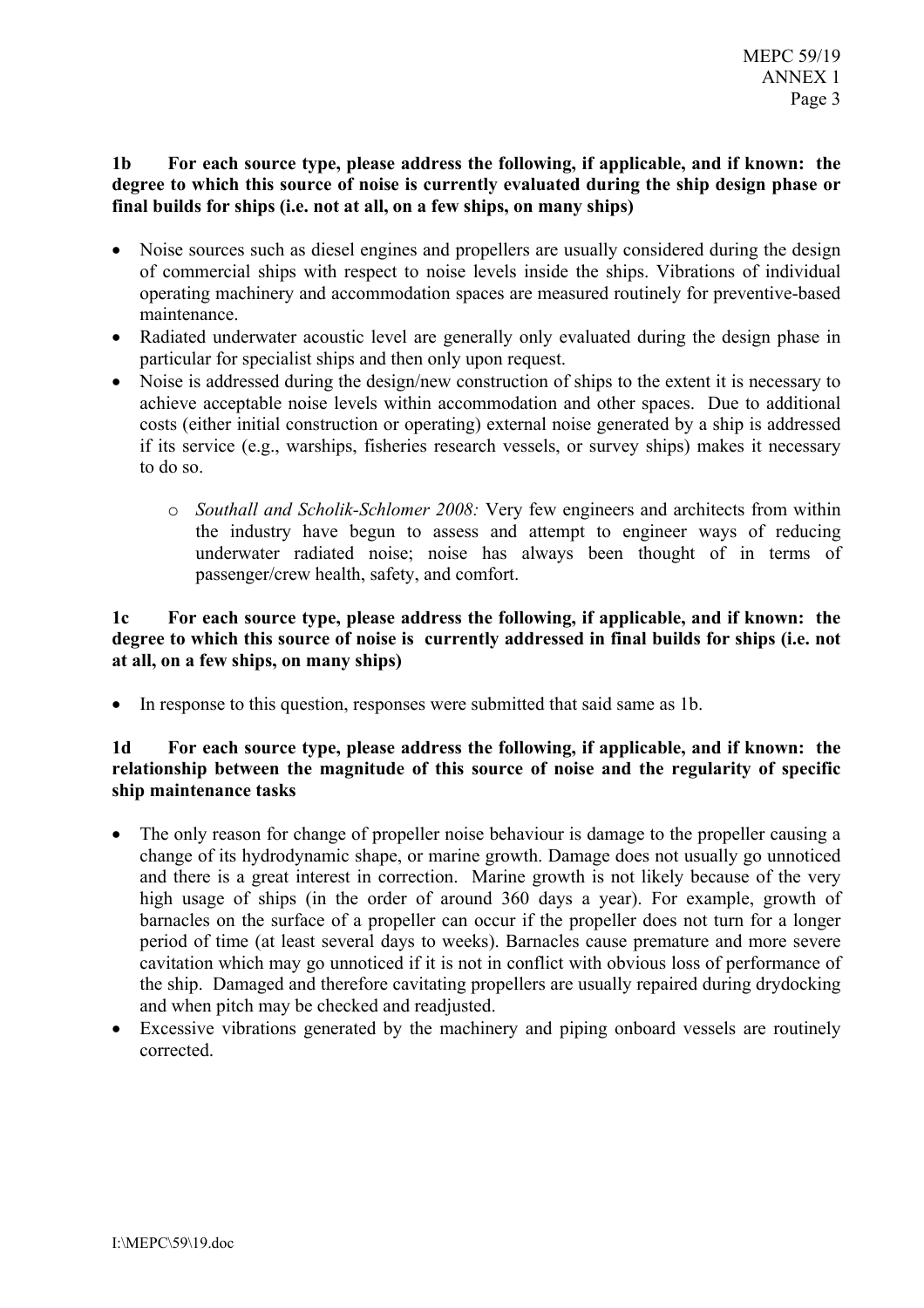### $1e$ For each source type, please address the following, if applicable, and if known: the relationship between the magnitude of this source of noise and ships' operating conditions (*i.e.* speed, loading)

- The relationship of the magnitude of radiated noise due to propeller cavitation and vessel speed should be researched. Generally, lower vessel speed and propeller loading will reduce propeller cavitation and hence the radiated noise. Propulsion systems with controllable pitch propellers (CPP) might be an exception in this regard. Medium speed diesel generators have been found to sometimes contribute considerably to radiated noise above 50 Hz when not masked by cavitation noise.
	- $\circ$  *Wright 2008*: For certain types of ships speed is not controlled by adjusting the rate of propeller rotation, but rather by adjusting propeller pitch and keeping shaft speed constant. This may lead to cavitation at speeds other than those for which the ship was specifically designed. The relationships between propeller pitch settings, propeller loading, and other propeller design parameters need to be investigated with respect to underwater radiated noise.
	- o Southall 2005: Trends in vessel propulsion systems are advancing toward faster ships operating in higher sea states for lower operating costs.
- Additionally, data available so far implies that ships in ballast produce more cavitation noise than in fully loaded conditions. This is due to shallower propeller immersion.
	- o Southall 2005: There is significant aspect dependence on radiated vessel sound fields with sound levels being approximately 10 to 14 dB lower off the bow and stern compared to off the side of a ship.
	- o *Southall 2005*: Source (propeller) depth is also important in terms of long-range propagation. This is a potentially significant historical factor in ambient noise trends due to shipping, as propeller depths have increased with increasing vessel size.
	- Southall 2005: Noise from container ships is expected to become more significant  $\circ$ along certain routes in the near future.
- Machinery-induced noise may remain nearly constant at lower vessel speeds. For example, diesel generator noise is not dependent on ship operating speed.

### For each source type, please address the following, if applicable, and if known:  $1<sub>f</sub>$ whether this noise source remains significant for ships that are hoteling, in port or otherwise stationary

- In harbor, cavitation noise is dominant during manoeuvring conditions while diesel generator noise mostly prevails at low speed both in harbour and at berth.
- In stationary conditions, the propeller generated noise will be nil. The hull induced noise would be generated by the operating machinery. On a stationary vessel with the main engine on standby, more auxiliary machinery will be in operation as compared to when the main plant is shut-down.
- In port, electrical load for hoteling may be produced by the onboard power plant or by the shore power. On "cold ironed" vessels not having cargo operation, noise generation would mainly be from the HVAC machinery, and minimal in intensity.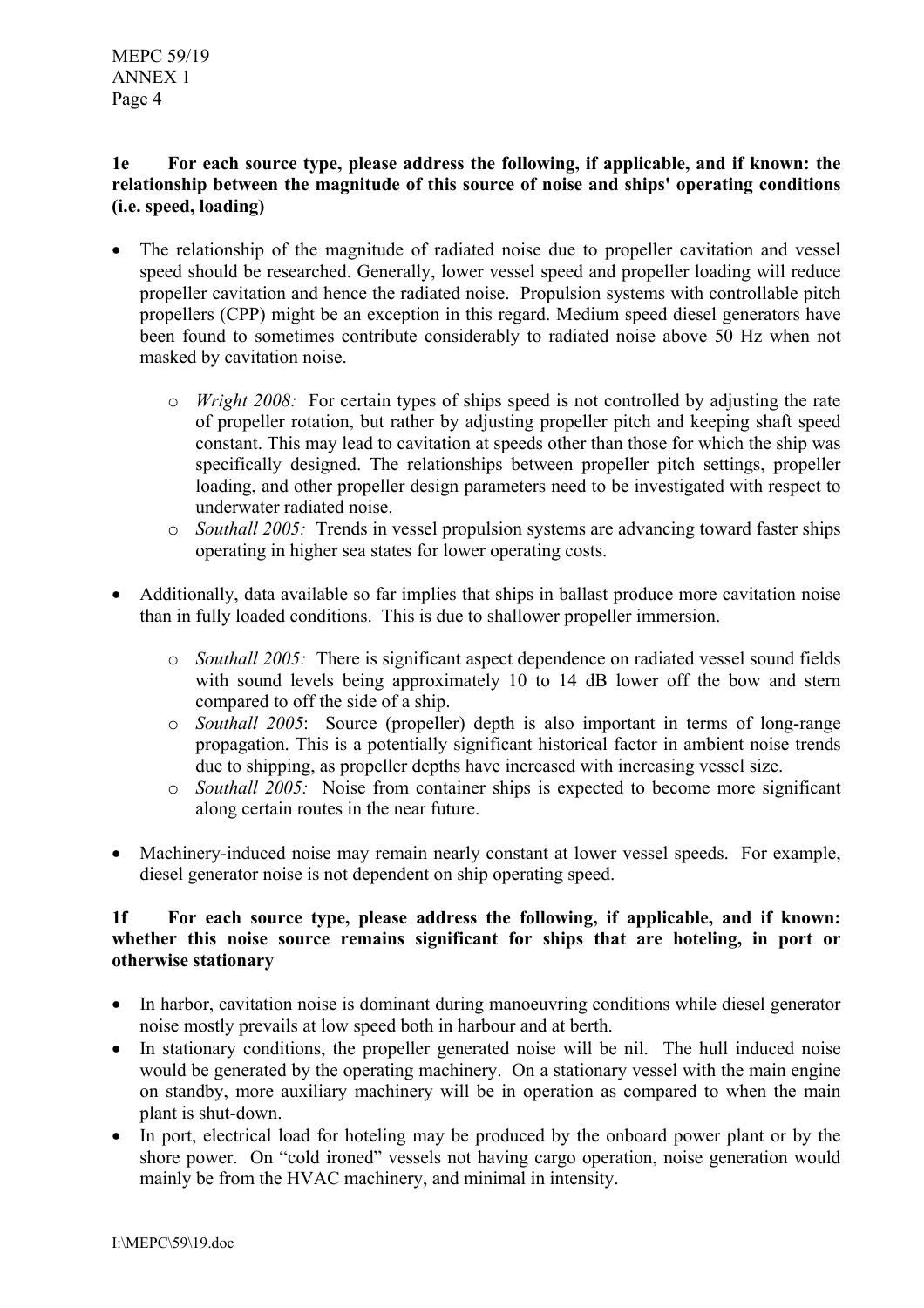- One participant questioned why we are even considering noise in port and port maneuvering and suggested that these aspects should be deleted from the Group's consideration. It was felt that if this issue were to be covered then we should also assess port machinery and equipment, shore-based industries, the leisure industry, and other things that are based in the port area.
	- o Roussel (2002 ACCOBAMS report)(specific examples provided in report; see also Wright 2008 citing several other studies): Coastal areas are places where human-made ambient noise is the loudest, notably around harbors due to intense traffic often converging in these areas.

### $2^{\circ}$ What kinds of technologies are currently used to reduce radiated underwater noise from vessels of all types, including non-commercial vessels (e.g., oceanographic research, fisheries, military (non-sensitive information of course!), or other types of vessels)?

- Much has been done to silence warships, in particular submarines but at a significant developmental and procurement cost, and oceanographic research vessels; much of the focus (at least initially) has centered on modifications to propulsion systems.
- While there are many possible treatments, some of which have proven effective in a variety of applications, almost none of these have been applied on the largest categories of vessels. Thus, the extent to which any technology may be relevant or appropriate to very large vessels remains unclear. One participant thought that this point was critical for the Group's understanding; that is, that there have been things used in smaller vessels and other applications that have not been attempted to be used on large ships.
- Main dimensions of the hull and the hull/propeller interaction are optimized to improve the wake field around the propeller and to reduce hull resistance. Twin screw propulsion and wing thrusters are used to good effect on specific hull forms and propulsion.
	- o *Wright 2008*: Twin-screw ships may have smaller propeller loadings and a more homogenous wake field, therefore better working conditions for propellers. As a result, propeller cavitation, and hence the noise it produces, is reduced compared to single-screw ships.
- To reduce cavitation, surface piercing, non-cavitating and advanced blade section propellers are often used. Besides the twin screw ships, electric and Voith-Schneider propellers have the potential to reduce propeller-induced vibration. Contra-rotating propellers, propellers with tip (Winglet) and ducted propellers are also used to improve propulsion efficiency.
	- Southall 2005; Southall and Scholik-Schlomer 2008: Propellers designed to minimize cavitation may have: tips without added weight, large diameters (tip speed is reduced and cavitation occurs at higher speeds; larger propellers can be expensive), low RPMs, long blade lengths, bulbs on the tips, and/or refined trailing edges. Additionally, variable pitch propulsion systems will produce (very) high sound levels when used outside their designed pitch. Optional configurations of propellers, such as placing them deeper in the water column through use of propeller pods, are also used to varying degrees in designing quiet vessels.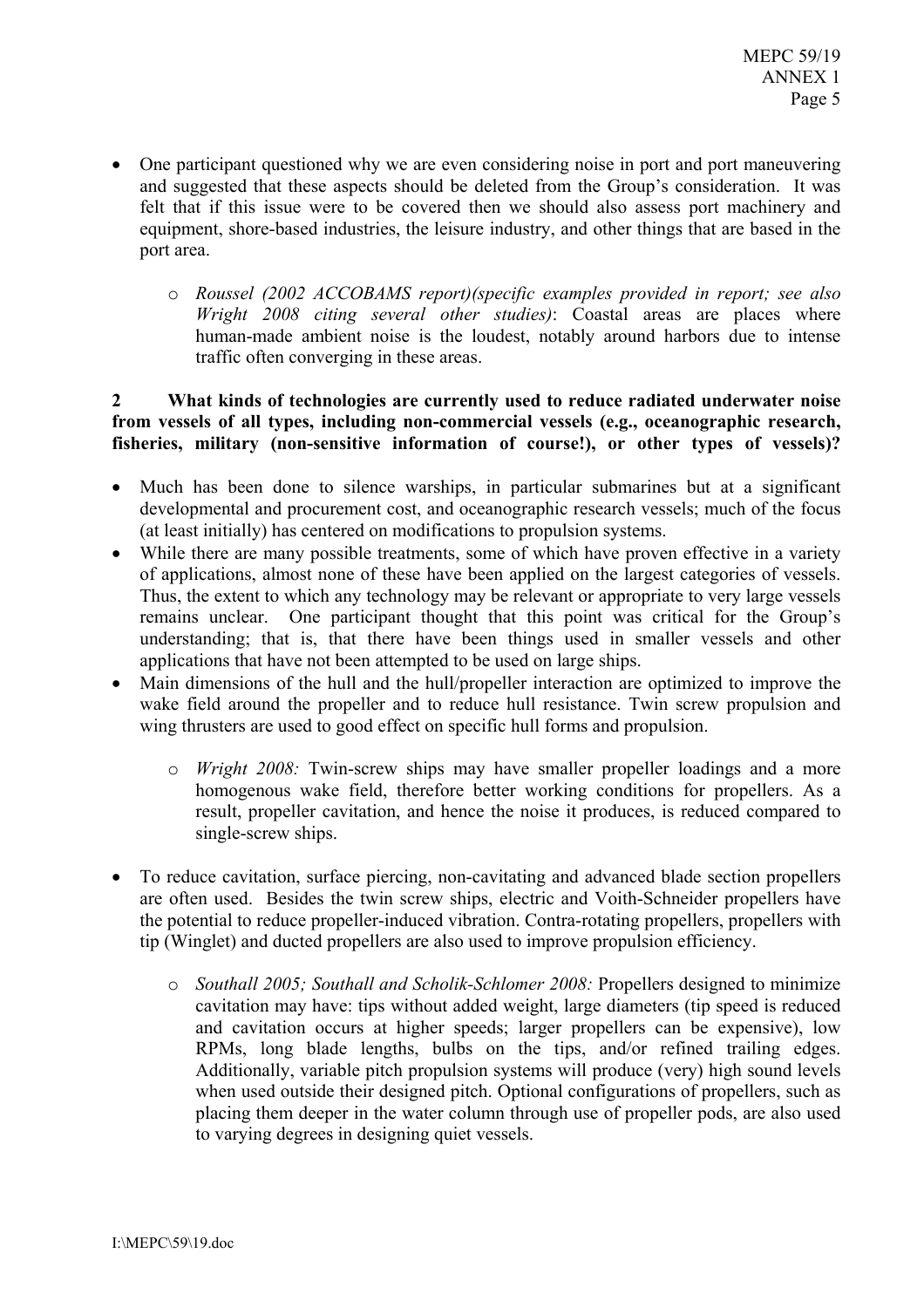- *Southall and Scholik-Schlomer 2008*: A more feasible solution to cavitation may be to concentrate on the wake field (inflow field) and propeller design. The more homogenous the wake field surrounding the blades, the quieter the propeller will operate. Propeller fins can reduce vortex bursting and may offer as much as a 12-dB reduction for various harmonics
- $\circ$  Southall and Scholik-Schlomer 2008: Propeller modifications to reduce noise include (See also the Table on pages 30-32 of Southall and Scholik-Schlomer 2008 for detail on specific design options for vessel quieting):
	- $\blacksquare$ Single screw systems with open (high) screw propulsion to allow for a smoother (less turbulent) wake field:
	- Forward-skewed nozzle-propeller blades to allow for an increase cavitation inception speeds and reduction cavitation on the leading edge of the blade;
	- Twin screw propulsion systems to allow for reduced tip speed, which results  $\mathbf{u}$  . in lower cavitation more readily than single screw systems (these systems also provide increased operational safety in having a redundant mode of propulsion);
	- Azipod propulsion (azimuth electric propulsion drive) systems to allow for an improved wake field, greater hydrodynamic efficiency, and ultimately less cavitation and noise, although motor (mechanical) noise generated from azipods is an important consideration in their overall effectiveness, as is their potential application on very large vessels; and
	- Water-jet propulsion, a relatively well-known type of quieter propulsion system, is especially encouraging since short sea shipping and other inter-coastal means of transport will mainly rely on this type of propulsion capable of attaining speeds as high as 24 to 40 knots (water-jet efficiency is greater at higher speeds; poorer below 15 knots).
- Vessels' equipment and propulsion systems may be fine-tuned to achieve more appropriate harmonics, thereby reducing vibration which might be transferred to the hull.
- Underwater appendages are streamlined and the rudder (rudder bulb) and skeg designs are optimized to improve the flow of water around the appendages and to reduce drag and noise.
	- o MEPC 58/INF.19 citing Norwood nd: Hull design is important in controlling noise, particularly through the reduction of turbulence-elliptical bow shape, no abrupt change of shape in the waterline, minimization and alignment with flow of appendages and fittings, flush welds, undistorted plates and smooth paint work.
- Hull cleaning/silicon based coating has the potential to reduce hull resistance and reduce propeller loading.
- Paint systems may help to improve ship efficiency but would not improve noise reduction to a substantial degree
- Noise cancelling devices may effectively reduce the noise generated by a vessel. Another participant suggested that this bullet be deleted because it is too generic and therefore not useful. It was also thought that this is more appropriate to airborne noise.
- Other ways to reduce noise are through resilient mountings for medium speed engines and auxiliary machinery.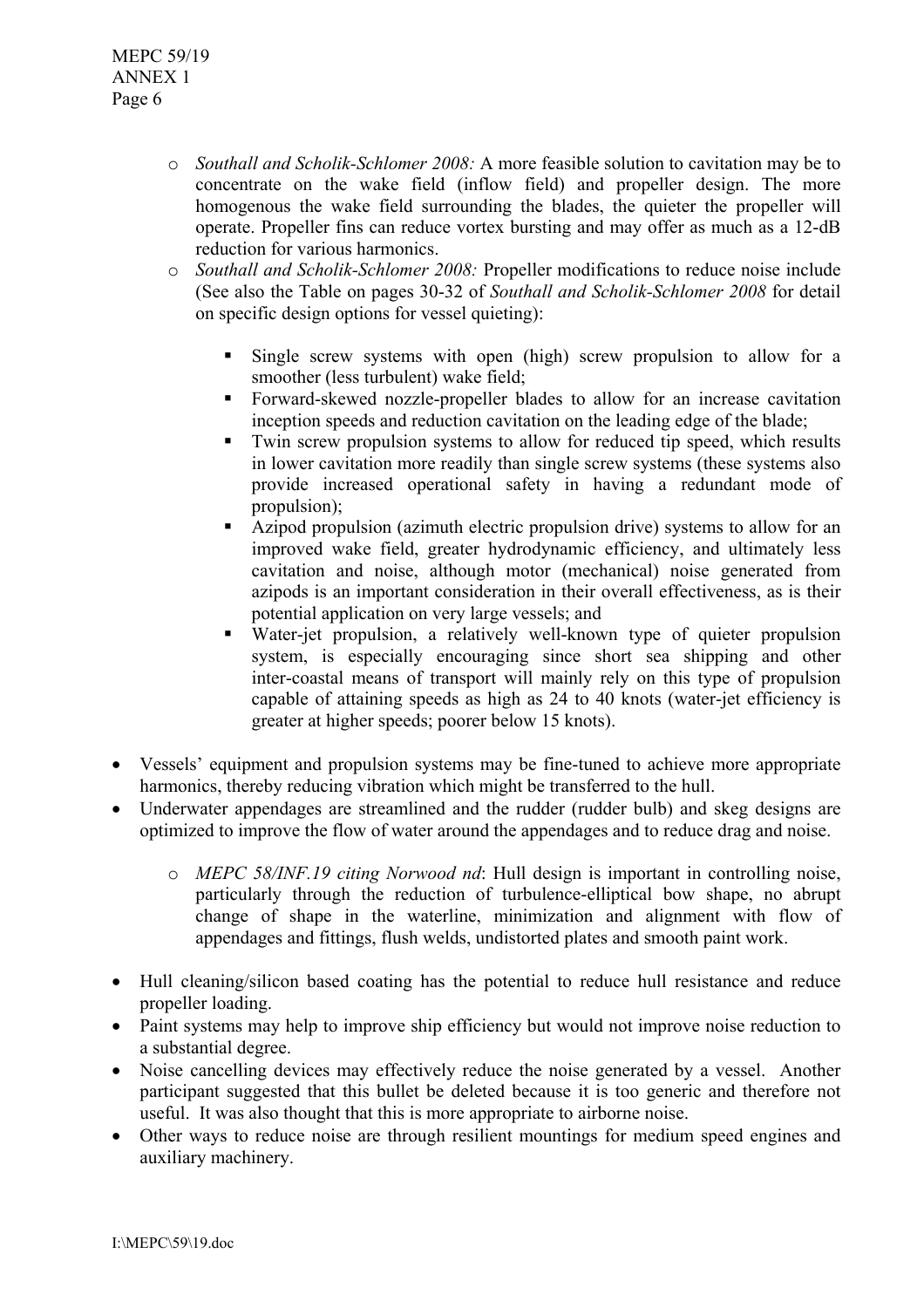- Variable speed pumps, optimum electric load control (to reduce the number of auxiliary engines operating for power generation at a given time) have the potential to reduce auxiliary machinery generated vibrations.
	- o Southall 2005: Acoustic filters, desurgers, and flow control valves may also be used to minimize sound emanating from fluids flowing to and from engine equipment.
	- o Southall 2005: Electric drive propulsion may result in relatively low machinery radiated noise for those ships where it is economically feasible, provided the system has a high-quality acoustic power supply. Electric (AC) drive is being increasingly used in cruise ships and is being considered for large, high-speed container ships. Electric drives may have a greater initial cost than mechanical or direct drive propulsion, but for some applications provide greater overall fuel economy.
- Hybrid power generation using fuel cells and/or a combination of solar, wind and shore power will reduce the total machinery induced vibration.
- Pod propulsion systems (some models include diesel electric systems housed within the ship which supply electric power to a motor housed in the pod) have the potential to alleviate these problems by:
	- allowing power generation to occur in smaller power plants which may be  $\overline{1}$ mounted in a more shock/vibration absorbing manner;
	- $(2)$ avoiding the use of long propeller shafts; the shaft utilized by the system dwells within the pod and is much shorter in length;
	- $3)$ allowing power plants to be mounted in a part of the ship which is less likely to conduct sound into the marine environment/other spaces;
	- 4) *Southall 2005:* Pod propulsion systems can provide minimum disturbed flow to the propeller, which greatly reduces propeller cavitation; and
	- $5)$ Southall 2005: some podded propulsion systems may have lower radiated underwater noise levels, this depends strongly on the type of power supply involved.
- Both warships and research vessels have an acoustic specification in view of radiated noise and sonar self noise when equipped with sonar. However, in almost all cases an acoustic specification exists for non-cavitation conditions. The ships in question are generally twin-screw with fair lines. Research vessels are particularly low speed, i.e. from zero speed (drift) to 16 knots. Warships are typically specified from 10 to 20 knots, although their maximum speed may be 30 knots.
- At higher speeds, improvements may be achieved if a ship is equipped with the "Prairie-System" which involves blowing air into the flow around the propeller through tiny holes in the blades which dampens the collapse of the cavities.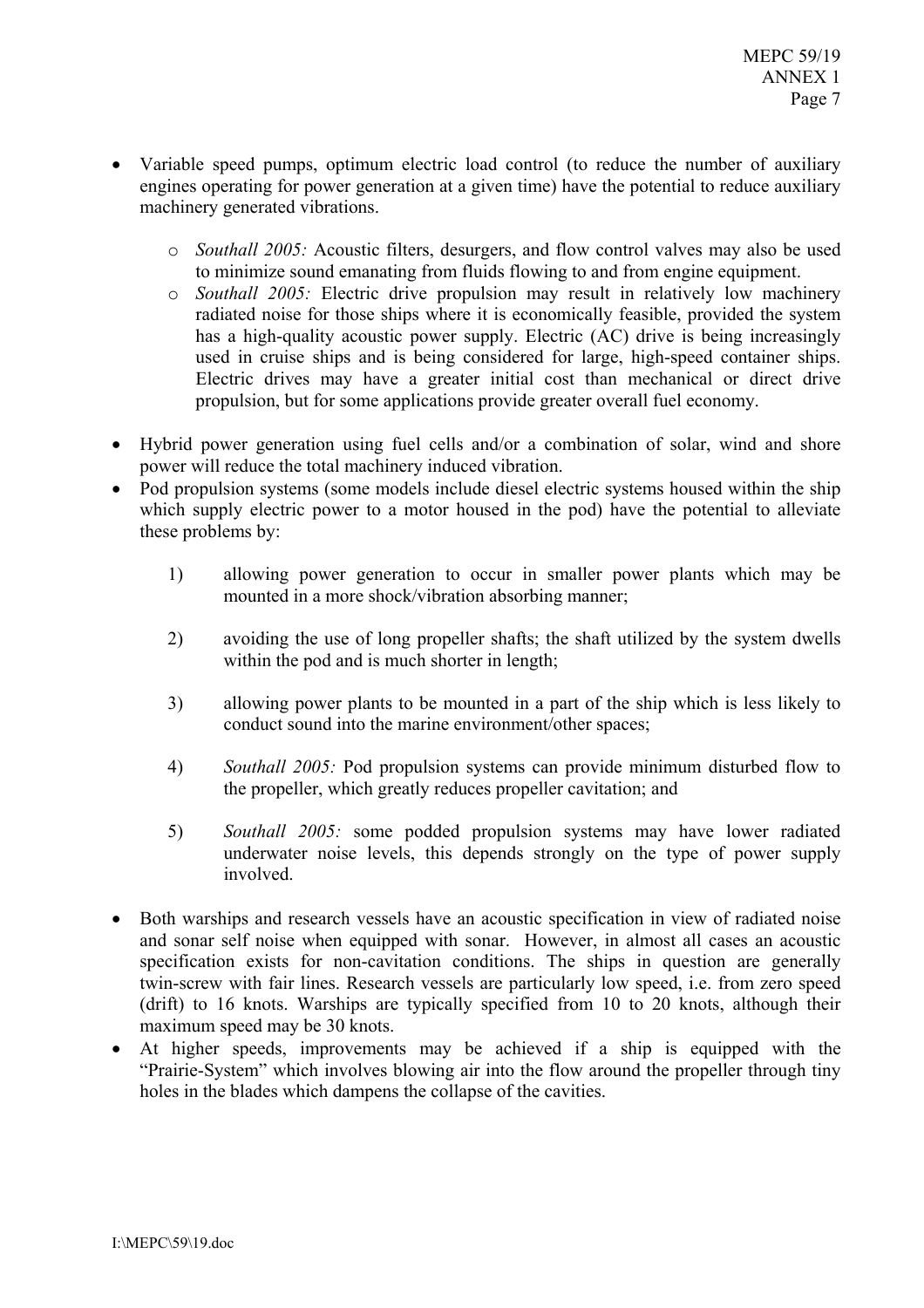- In looking at this question, one participant noted that of the solutions that have been employed to reduce external noise on these special purpose vessels, the Correspondence Group should keep in mind which ones that:
	- can reasonably/practicably be employed on a *merchant* vessel; and  $1)$
	- $(2)$ will have a meaningful impact on reducing external noise in the frequency band of concern

To what extent could such technologies potentially be used on commercial vessels? Please indicate the following in response to this question:

the characteristics of the vessel to which the technology is currently applied and a  $2a$ description of the technology. Characteristics provided should include vessel type, length/breadth, (maximum and minimum) draft, deadweight, propulsion type, maximum design speed and typical route (if one exists)

- Generally, noise reduction measures applied to navy and/or research vessels would be expected to also be useful with regard to commercial vessels, although this remains in large part an open question.
- Information about noise cancellation technology may still be classified.
- Low noise propellers: there is no general difference between a commercial ship propeller and a propeller for a warship or a research vessel, other than sometimes that of scale. However, the design criteria and construction standards for the propellers of commercial ships and military ships differ.
- Resilient mounts: this is an introduction of springs between a noise source and its foundation. In warships all machinery is already resiliently mounted to reduce the effect of shock due to such things as underwater explosions. Because of the completely different propulsion plant design related to commercial ship machinery there are obvious limits. However, the so-called double stage mounting system is an option to reduce noise transfer from diesel generators to ship structures to a substantial degree. One participant thought that this could be done with relatively little expense while another disagreed.
- Resilient mounting of secondary propagation paths such as piping: This is almost always  $\bullet$ done for the ducts of the exhaust gas system in all ship types. For other piping this is only helpful if other propagation paths are treated for structure-borne noise from primary sound sources. One participant noted, however, that it only requires one "short-circuit" of a resilient mount to completely negate all other precautions.
- Airborne noise insulation: this means cladding of a quiet ship's interior to avoid excitation of the structure by airborne noise or direct transfer to outside. This only makes sense if the major propagation paths have been treated at a high level. Even if an average commercial vessel is silenced by 20 dB, this measure would still not result in an effect on underwater radiated noise
- Damping treatment to structures: this is a very general measure sometimes used in the past on warships and research vessels, and is not effective for low frequencies. As research has shown, it has a very limited effect and is today reduced to singular measures in special cases at already very low levels.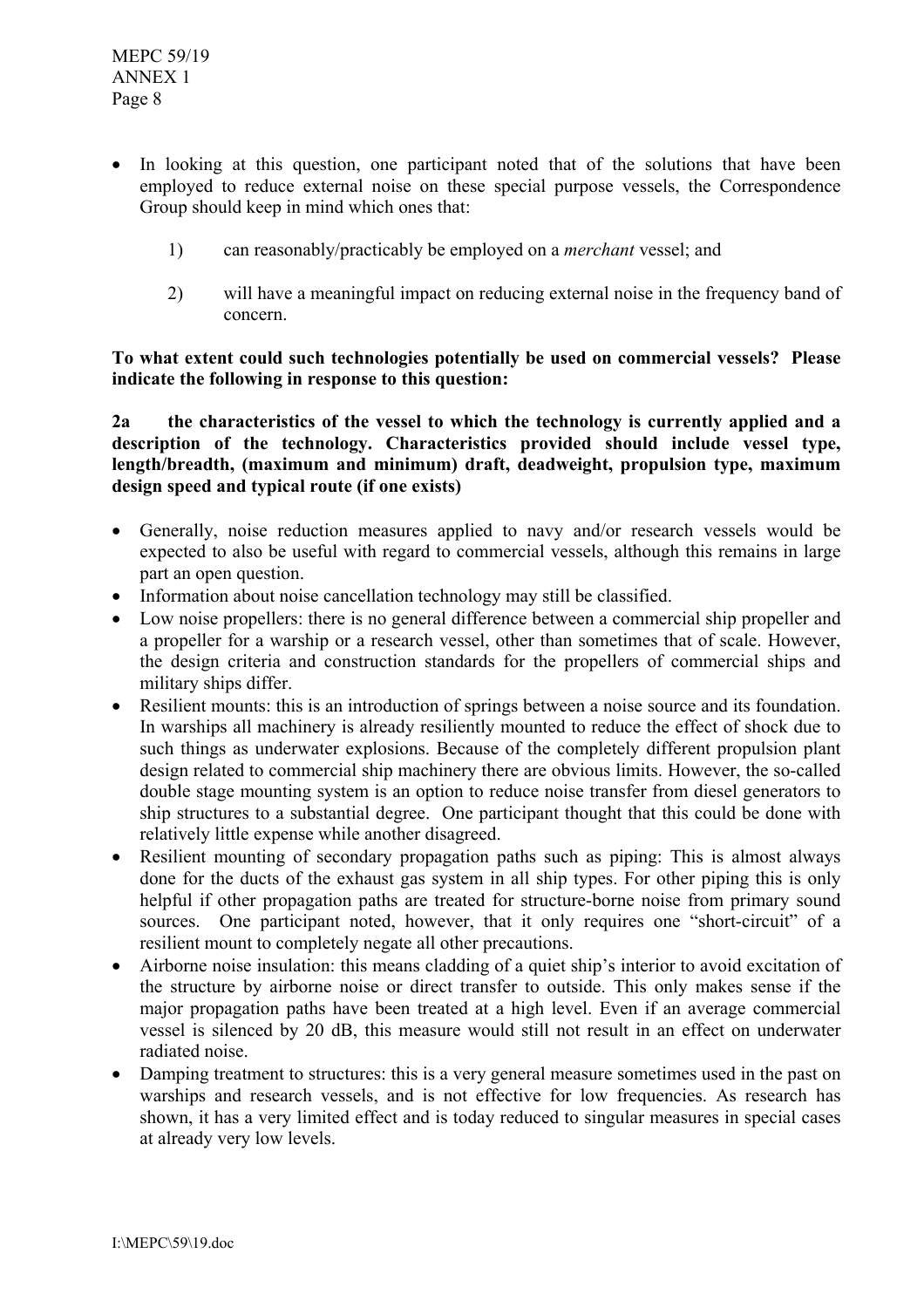- Active mounting systems: Today, these can be considered proven and commercially available but not universally used to quiet ships, even for military applications. It only makes sense if the major propagation paths have been treated at a certain degree. These might be helpful in certain special applications in commercial ships but some additional research is required.
- For growing ship sizes, twin-screw propulsion might help to improve noise reduction by reducing propeller loading. With experience this might be applied also for smaller ship types.
- Air bubble systems are used to reduce cavitation noise on some warships. This technology may be extended and simplified to suit ships with high level cavitation noise as well.
- Engine synchronization is being used by ferries in the Puget Sound Area and there is potential for application to vessels operating with one shaft and multiple engines.
- A trend in warship and research vessel design (and in passenger ships as well) is the use of  $\bullet$ diesel-electric propulsion systems. These are potentially much quieter than such things as direct diesel drive; however, they have no effect on cavitation noise.
- Due to cost considerations, model tests to optimize hull dimensions and to determine hull/propeller interaction are done for new types or classes of commercial vessels. Optimized hull, streamlined appendage and improved propeller designs are used to improve the propelling efficiency. The single screw vessels, tankers and bulkers, are usually limited to the application above technology. Twin screw vessels used for passenger, ferry and specialized vessels, having diesel-electric or medium speed diesel propulsion engines, can be fitted with resilient mountings on the main propulsion engines to reduce vibration.
- Commercial vessels have a wide variety of ship types, sizes, DWTs, drafts, speed/power. The vessels are usually designed and optimized for specific trade routes. Thus, it would be difficult to itemize the information requested. Some of the vessels are characterized as:

| Capesize      | $\sim$ 80.000 dwt and greater | $\sim$ 42 m width |
|---------------|-------------------------------|-------------------|
| Panamax       | $\sim 60.000$ to 80.000 dwt   | $\sim$ 32 m width |
| Handymax      | $\sim$ 40.000 to 60.000 dwt   | $\sim$ 30 m width |
| Handysize     | up to 40.000 dwt              | $\sim$ 23 m width |
| <b>Barges</b> | all sizes                     | $\sim$ all sizes  |

• In response to this list of ship types, one participant stated that these categories and notations are valid only for tankers and bulkers and it was therefore suggested that we either list all ship types and their respective categories or this list be removed because it is arbitrary and covering only a certain range of full block ships.

## $2<sub>b</sub>$ the driving force for the development of current technology (e.g., has it been developed to address another issue such as anti-fouling paints on propellers or technologies to make a fisheries research vessel quiet in order not to scare away the very thing being researched)

- To improve the vessel operating efficiency or to comply with the regulatory requirements.
- To reduce the noise and vibration impact on the crew  $(IMO A.468(XII))$ .
- Noise in passenger vessels is reduced to improve passenger comfort.
- To prevent damage to the mounted equipment or nearby equipment from vibration.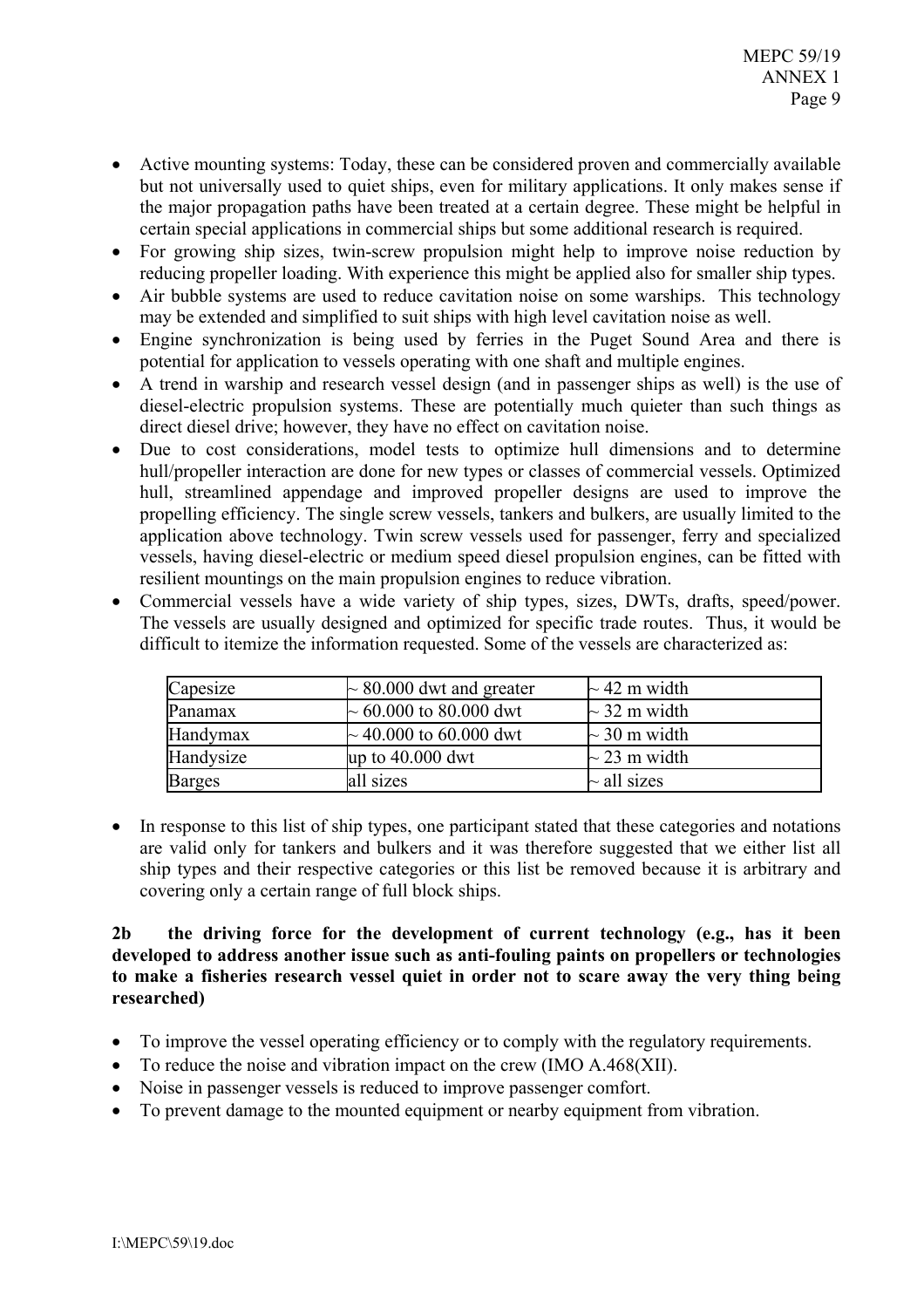**MEPC 59/19 ANNEX 1** Page 10

### $2<sub>c</sub>$ the noise source onboard the vessel to which the current technology is being applied (e.g., propeller, onboard machinery, engine)

- For vibration and noise all relevant sources like propeller, main and auxiliary diesel engines and their exhaust gas systems as well as air conditioning are considered during ship design.
- Active mounting systems are currently applied to diesel engine installations on mega-yachts. This technology might help to reduce machinery noise also on commercial vessels. However, it is not suitable for high power machinery.
- Resilient mounting addresses vibration from auxiliary machinery, compressors, hydraulic units, generating sets, vents, exhaust pipes, and silencers.
- Main engine noise addressed by synchronization of pistons, thus reducing the effective duty cycle of the total engine as a sound source.
- A variety of noise sources (structure borne and engine) could be reduced or eliminated using pod propulsion (conventional engines have not been seen as presenting the opportunity for resilient mounting that can be done with smaller equipment to dampen the transfer of noise. due to the need for these engines to avoid any extraneous movement to ensure that the shaft remains in line with the engine and the sheer size of the equipment; use long propeller shafts and the length of the shaft and its location predispose it to vibration; are limited in their positioning to the area by which they can be connected to the propeller by the propeller shaft).
	- o Southall and Scholik-Schlomer 2008: Advanced noise treatments can include hull coating to dampen radiated noise at the ship-water interface and placement of buffering air layers under or within the hull. Both of these treatments can reduce noise by as much as 10 dB. Though, effectiveness of hull coating depends on thickness and air layers are only effective for mid- or high-frequency noise. Maintenance issues are a consideration for both.
	- o Southall 2005: Many of the quieting technologies require some degree of maintenance to ensure continued performance at optimal quieting levels.
	- See also the Table on pages 30-32 of Southall and Scholik-Schlomer (2008) for detail  $\circ$ on specific design options for vessel quieting.

#### $2d$ whether the technology is commercially available

- Except for fuel-cell and hybrid power generation, which are being developed, the technology discussed is commercially available, although relatively little of it has been applied in the context of very large vessels.
- For pod propulsion systems see Rolls Royce Mermaid at http://www.rollsroyce.com/marine/products/propulsion/electrical\_pod/d\_efault.jsp One participant suggested deletion of this bullet because in general pod propulsion systems are comparable with all other diesel-electric propulsion drives only that they have electric propulsion motor in a gondola. Furthermore, such systems are and will be used only for very special applications (mainly cruise ships, medium size icebreakers, research vessels, etc.).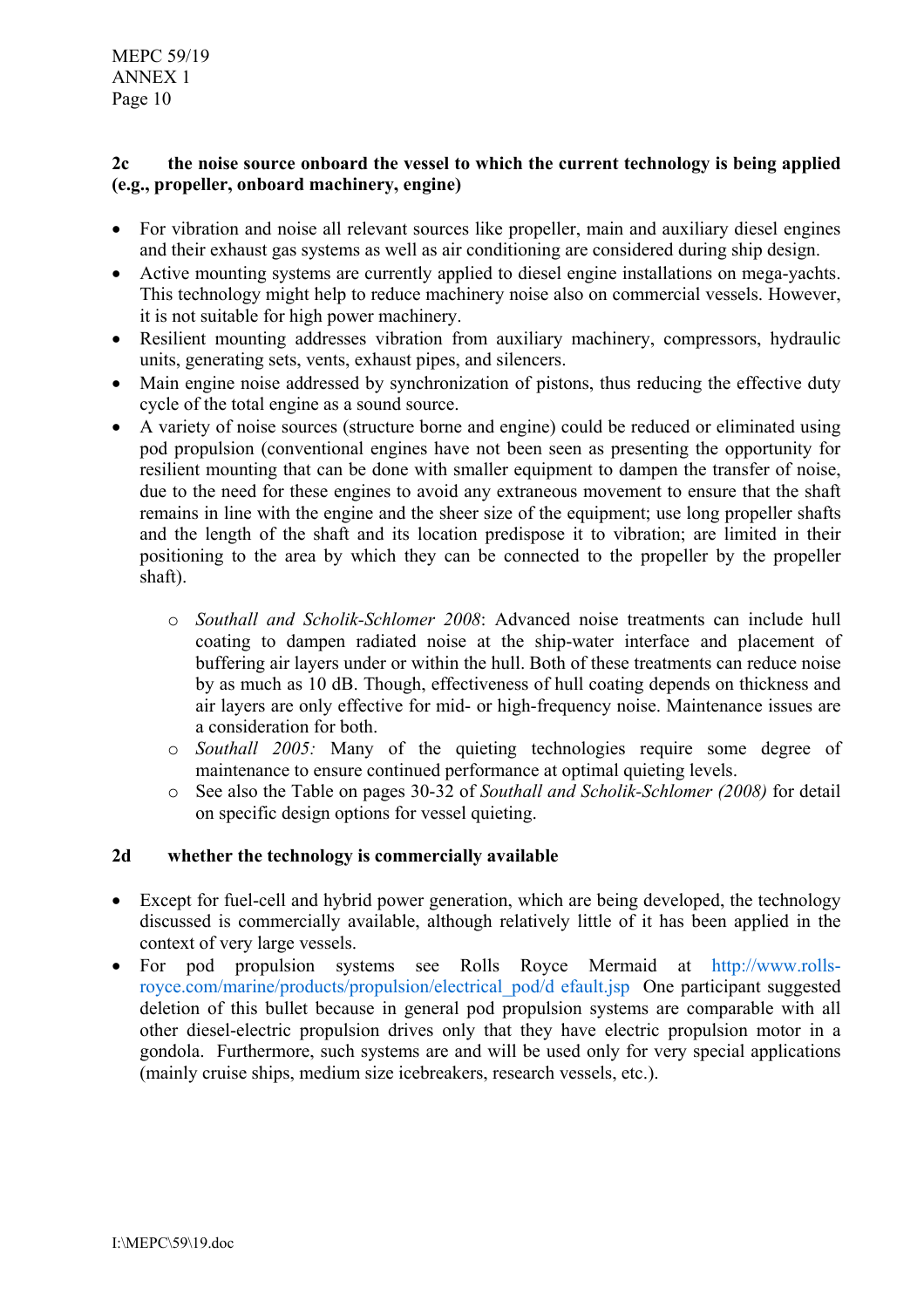#### $2e$ the cost and feasibility of applying the technology to existing commercial ships (in the context in which they have already been applied)

- Depending on the type of technology application, the cost to retrofit an existing vessel for  $\bullet$ noise reduction is comparatively high. For example, a conventional propeller may be replaced by a specially designed non-cavitating propeller comparatively easily during regularly scheduled dry-docking. However, this modification would be cost prohibitive if planned as a stand-alone event. Another participant noted, furthermore the need to assess and address the balance of the whole propulsion train should be considered in order to maintain overall efficiency.
	- See also the Table on pages 30-32 of Southall and Scholik-Schlomer (2008) for detail on specific design options for vessel quieting.
	- o MEPC 58/INF.19 citing Norwood nd. If a vessel is to meet specified noise requirements, then these requirements need to be clearly defined and incorporated during the design phase, as retro-fitting noise control treatments can cost two to three times what it would have cost during construction, as well as taking additional installation time and adding weight to the vessel.
- Well designed resilient (active) mounts will help to reduce diesel generator noise. The technology seems to be applicable also to existing ships, as long as enough space is available. Sound reducing encapsulation of diesel generators has also to be taken into account.
- When discussing whether the air bubble systems which are used to reduce cavitation noise on some warships could be extended and simplified to suit commercial ships with high level cavitation noise, it was noted that such systems are rather expensive and have to be maintained intensively.
- In the view of one participant, the Group must have access to good sources of cost/benefit information when developing the guidelines. Information that simply states that it would be too costly to undertake a particular noise quieting technology does not sensibly inform the work being undertaken by the Group. Validated quantitative cost data must be used where available. This statement was supported by several other participants. One participant, in noting their support, stated that while cost-effectiveness is an important element, the Group should not rule out any noise reducing measures simply based on expense. Validated data is necessary, where available.
- One participant reminded the Group that there is a concern that investments in noise reduction measures that have been used on navy and/or research vessels may be applied to commercial vessels only at a high cost.
- It was noted by one participant that cost issues have not yet been extensively discussed by the Group and this issue will obviously require much more in-depth discussions.
- Another participant noted that while commercial and economic interests must be considered when taking into account the Group's terms of reference, they are only part of the consideration. When discussing these elements, this participant stated that the Group would have to bear in mind that many countries have obligations to reduce disturbances to cetaceans and other marine life under other instruments, which may require a precautionary approach.
- One participant suggested that in future discussions of the cost-benefit analysis, consideration be given to the collateral detriment as well collateral benefit. For example, if additional material adds weight and increases the draft of the vessel or if relocation of pipes reduces usable space or decreases safety, these points should be considered.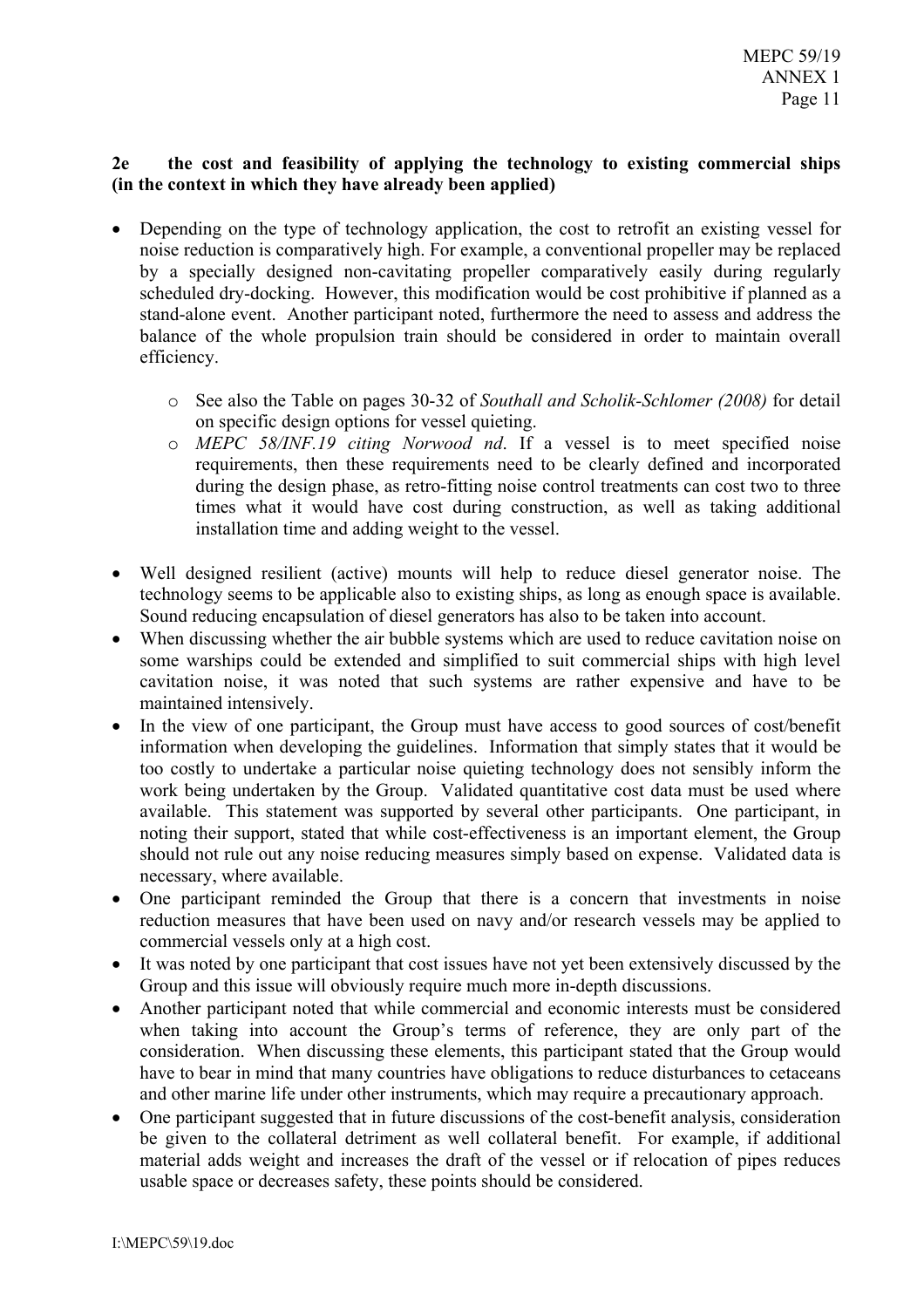### the cost and feasibility of applying the technology to newly-built ships (in the context  $2f$ in which they have already been applied)

- The application of noise reducing measures for new builds is probably much more cost effective and efficient than additional measures on already existing vessels.
	- o Southall 2005: Reducing flow noise around the hull is most effectively dealt with at the design phase in which flow measurements and engineering are conducted.
	- Southall 2005: Southall and Scholik-Schlomer 2008: Vessel quieting with "standard"  $\circ$ reduction measures will likely require only a small increase in cost. The costs associated with noise-reduction efforts might be partially or fully balanced by reduced maintenance costs and increases in vessel efficiency over the approximately 20-30 year average commercial vessel service.
	- o Southall 2005: Advanced propeller design may represent one of the more economically feasible options in terms of vessel quieting.
	- See also the Table on pages 30-32 of Southall and Scholik-Schlomer (2008) for detail  $\circ$ on specific design options for vessel quieting.

### $2\sigma$ is this technology appropriately applied to reduce underwater noise from ships that are hoteling, in port or otherwise stationary?

- Any technology that targets propulsion systems will not be as useful while ships are in port or otherwise stationary.
- Quieting techniques that target machinery noises are likely to be equally important while ships are stationary as when they are underway.

### What additional technologies for reducing radiated underwater noise from vessels  $\overline{3}$ are currently in research and development or should be advanced through research and development? Please indicate the following in response to this question:

### $3a$ the type of vessel to which the technology will be applied (e.g., propeller cavitation, machinery) and a description of the technology

- Optimum hull design, improved hull propeller interaction and propeller design, and streamlined appendages are researched and used to improve the operating efficiency of large commercial vessels. Application of some of the new technology is more geared to a particular class and size of vessels, such as the propeller-rudder combinations to reduce drag are generally designed for tanker, container and Ro-Ro vessels; the propeller tip winglets are used for tanker and container vessels.
- Hybrid auxiliary power generation may be applied to all types and classes of vessels. Dieselelectric propulsion may have more applications to reduce vibration and radiated underwater noise. The use of resilient mountings for medium- and high-speed diesel engines, variable speed pumps, hybrid power generation and power optimization has the potential to reduce vibration and hull induced underwater radiated noise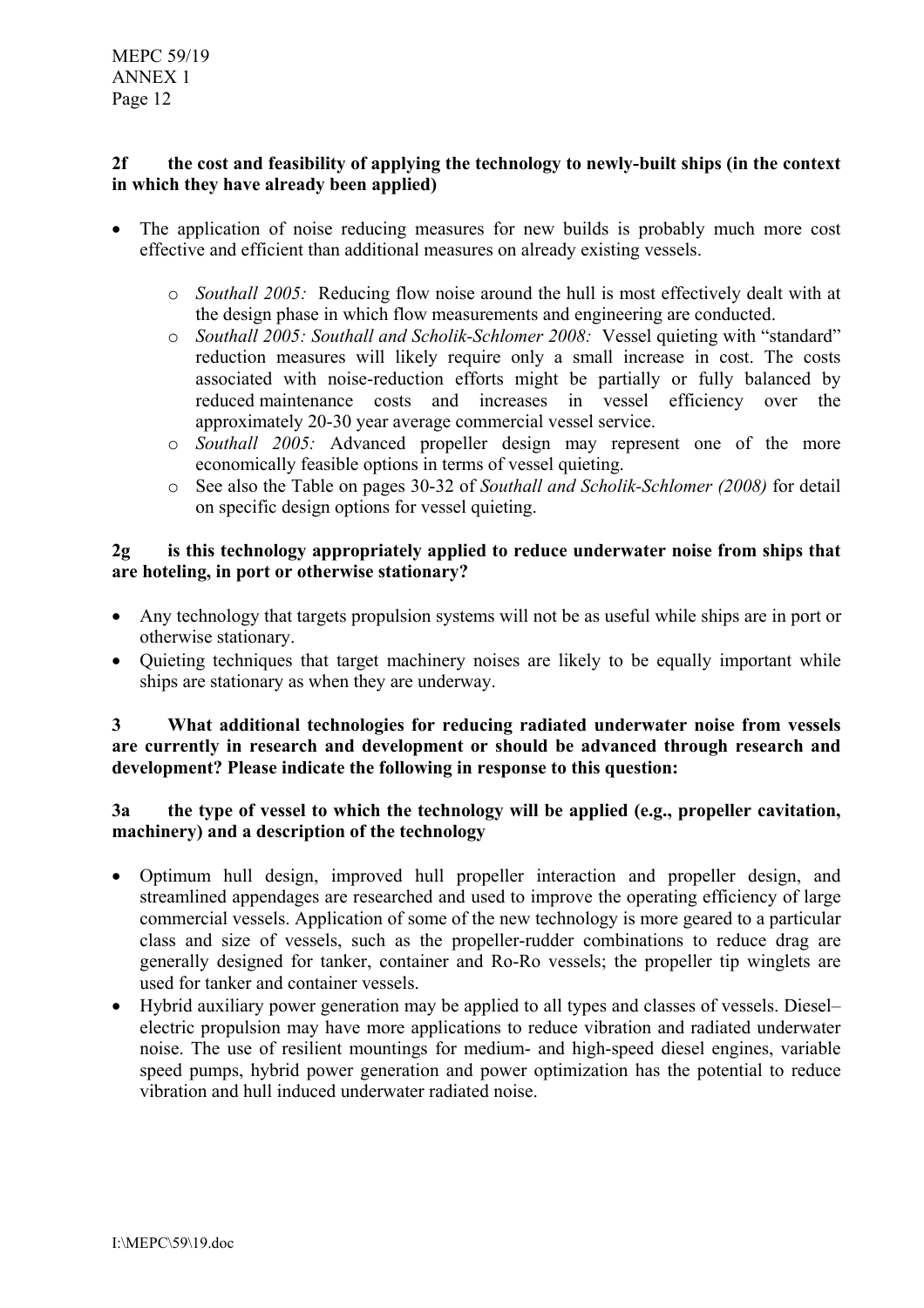### $3<sub>h</sub>$ the driving force for the research and development of the technology (e.g., noise reduction, fuel efficiency, response to adoption of other shipping-related regulations such reduction of air pollution)

- To reduce the contribution of commercial shipping to the ever-increasing prevalence of low-frequency noise in many marine environments (and thus enhance conservation efforts), improve the overall operating efficiency of a vessel and to comply with any relevant regulatory requirements.
- The issue of understanding and minimizing impacts of shipping noise on marine mammals has been considered extensively by international symposia and expert panels (e.g., NRC 2000, 2005; Southall 2005; Southall et al., 2007; Southall and Scholik-Schlomer, 2008; Hamburg workshop (Wright 2008)).

#### the noise source onboard the vessel to which the technology will be applied (e.g. propeller,  $3c$ onboard machinery, engine etc.)

### whether the technology is being considered for application to existing as well as new  $3d$ ships

• Both, but mainly to new vessels.

#### $3<sub>e</sub>$ the estimated cost and feasibility of applying the technology to existing and/or new ships

• The estimated costs and feasibility of application of the technology will have to be analyzed and balanced against the expected benefit. These issues may be known in certain contexts for application on smaller craft but it remains a looming hole in available knowledge.

#### whether this technology could be appropriately applied to reduce underwater noise  $3f$ from ships that are hoteling, in port or otherwise stationary

• Hybrid power generation, application of fuel cells and/or use of shore power will greatly reduce machinery generated hull induced underwater noise.

#### $3\sigma$ are there any obstacles to the development of this technology and, if so, how are they being addressed?

- There are some obstacles to the use of shore power, such as the availability of ample power at each berth at the required frequency and voltage, or the ability to convert the available power to that required on board. Also the availability of required hoisting and connecting power cables either onboard or ashore are other factors. Shore power connection is not simple and requires careful attention in terms of crew/personnel and synchronization of rotating machinery.
- The application of new technology is primarily dependent on cost considerations and applicability. One participant noted that this statement is only true if weighed against countries' conservation obligations stemming from other frameworks.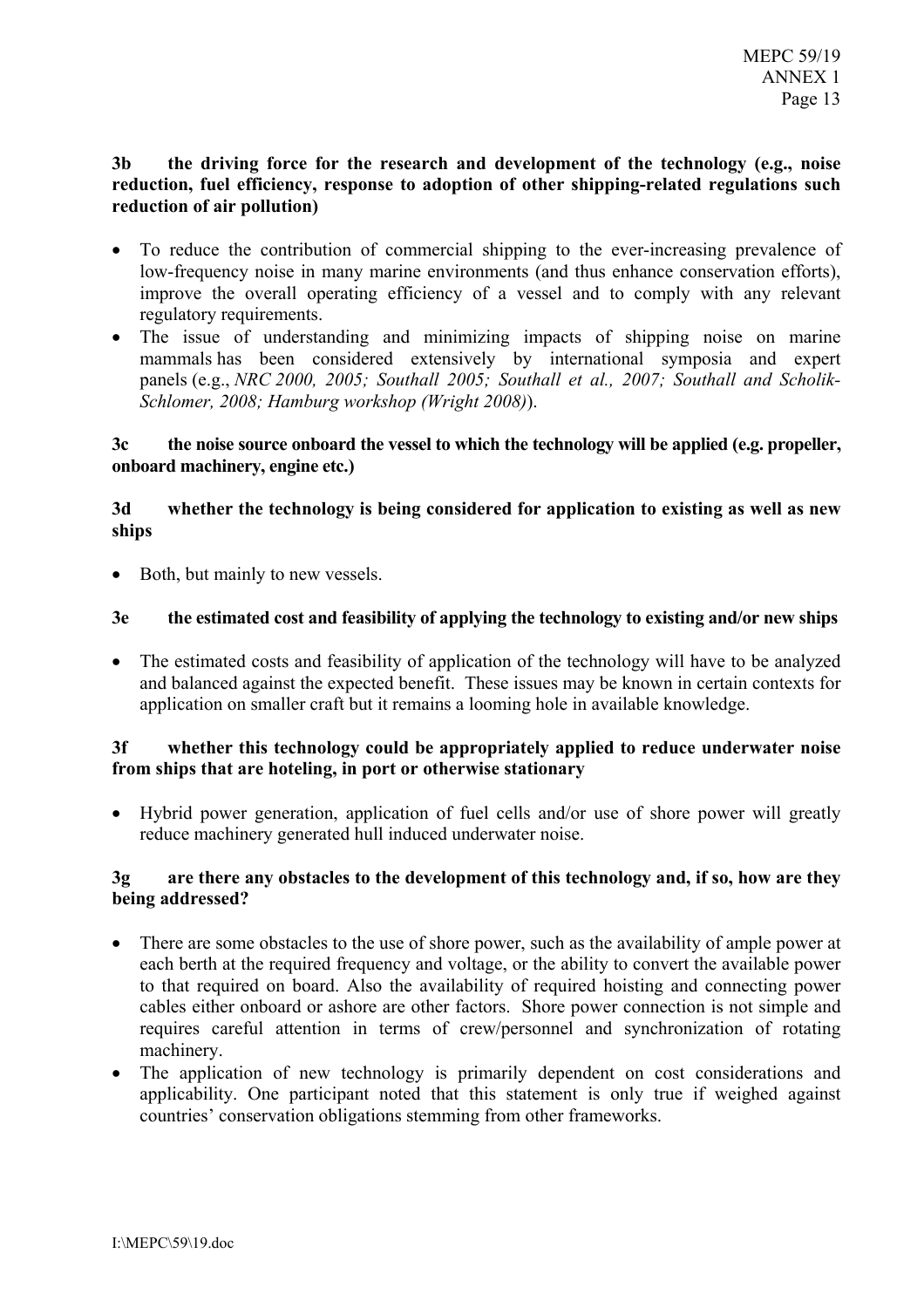**MEPC 59/19 ANNEX 1** Page 14

#### $\overline{\mathbf{4}}$ **General Comments:**

 $4a$ One participant noted that there are a couple of things that could be done to help identify the most important noise sources in general terms.

- 1. Global ship noise forecasting. There is probably enough generic ship noise data available historically to be able to estimate the contribution made by shipping to ambient noise over the last one or two decades. This could be linked to shipping volume data and forecasts for shipping volume, speed and type changes, to predict the noise increase due to shipping over, say, the next decade. If the threshold noise level at which this affects marine animals were known (and currently we understand that it is not known), then that would tell us when a problem is going to arise. This would help with scheduling the introduction of any IMO guidelines etc.
	- o MEPC 58/INF.19 citing Cato and McCauley 2002: It should be noted that ambient noise in Australian waters (and southern hemisphere, in general) is substantially different to that in waters around North America and Europe due to lower levels of shipping traffic.
	- $\circ$  *Andrew et al. 2002*: Data from the California coast indicates an increase (~10 dB) in ambient noise from the 1960s (1963-1965) compared to the 1990s  $(1994-2001)$  in the range of 20-80 Hz which is probably due to increases in commercial shipping over that time period.
	- o Heitmeyer et al 2004; Hatch et al 2008; McKenna (unpublished data): Models for ship density predict that up to ten ships populate each degreesquare along the U.S. Eastern Seaboard (Heitmeyer et al. 2004). Recent studies examining high-resolution ship tracking data have shown transiting rates for key US coastal environments ranging from  $\sim$ 3500 transits (Hatch et al 2008) to  $\sim$ 15,000 transits (McKeena unpublished data) per year.
	- $\circ$  *Hamburg workshop (Wright 2008)* suggested a 3dB reduction in ambient noise in the band of 10-300 Hz in 10 years and 10 dB in 30 years.

In response to the initial comment, one participant noted that modeling the predicted contributions of noise from shipping in ocean basins based on ship density information has been a focus of intensive effort for some time (publications date from 1970s) in defense contexts, where marine engineers must understand and predict ambient noise conditions to fine-tune passive and active acoustic technologies. For example, see:

- $1)$ http://ieeexplore.ieee.org/xpl/freeabs all.jsp?arnumber=1151616, and Historical Temporal Shipping database; and
- $(2)$ http://oai.dtic.mil/oai/oai?&verb=getRecord&metadataPrefix=html&identifier=A DB037108

For discussion of some strengths and weaknesses of such databases for informing noise predictions see:

o Heitmever, R. M., S. C. Wales, and L. A. Pflug. 2004. Shipping noise predictions: capabilities and limitations. Marine Technology Society 37, 54-65.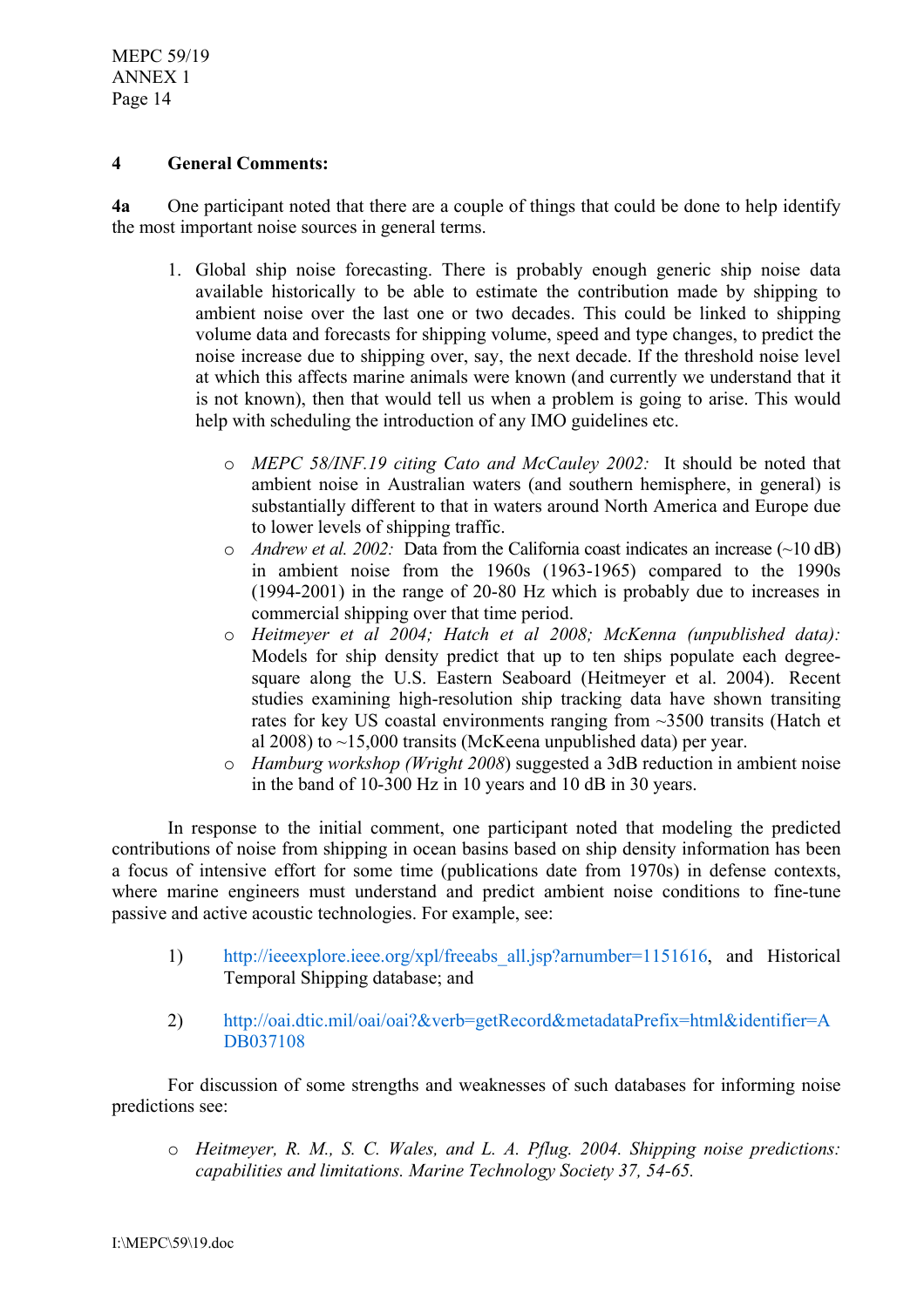This participant further noted that these models vary in the degree to which they reflect differences among ship or propulsion types or operating conditions such as speed. A model that incorporates ship data has recently been developed for a heavily trafficked and biologically-sensitive marine region off the coast of the United States to evaluate the changes in predicted noise associated with different management options.

According to this participant, all such predictions based on models are faced with the same questions: what resolution in accuracy is required for the management question and what resolution of input data is required to provide such accuracy? Based on the factors impacting large-scale variation in ambient noise, most predictive models operating on large scales and over long time periods are likely, if they are doing well, to be  $+5-10$  dB re 1 uPa at any one place or point in space or time. The challenge will be to specifically tie ship volume to ambient noise, especially the contribution of distant shipping noise (difficulties of tying point source with nonpoint source issue).

Finally with regard to this issue, this participant noted that similarly, current knowledge indicates that a static noise threshold for chronic exposure to underwater noise for all marine species, all behavioral states and in all habitat types is unlikely to be scientifically supported. Thus, we need to continue to increase the accuracy of both predictive shipping noise models (particularly in biologically sensitive areas with heavy vessel traffic) and knowledge of species responses to different levels of noise. Generally, though there is not a single threshold among animals for noise impacts. Impacts fall along a continuum depending on what impact one is concerned with (e.g., injury, masking, hearing impairment, behavioral responses). Thus, because of this, assigning a single number is often difficult.

- 2. Measurement and classification of ship noise levels. The second piece of work that is worth considering is to increase the database of ship noise records that contain information about the vessel (speed, size etc.). This would tell us how the noise levels vary with ship size, speed etc. This can be done if two simultaneous data sets are available - the noise recordings and the characteristics of the vessel making that noise. Most historical noise data sets do not include the latter, but the introduction of AIS could change this. If the AIS data can be recorded at the same time as the noise data. then with some noise propagation modeling to allow for noise attenuation over distance, the noise recordings can be linked to the noise at the vessel for its given speed and size.
	- o In response to this comment, one participant passed on the reference to Hatch et al 2008 for such a study. A similar study (linking passive acoustic array data to AIS records) is being completed off the coast of Southern California.  $It$ was noted that this is a level of resolution on the per-ship basis that was not the focus of the Hatch et al. study but is certainly possible and may provide an option for evaluating some detailed aspects of shipping noise outside of model basin or Naval test facilities. Also it could provide methods for monitoring post guidelines introduction/implementation.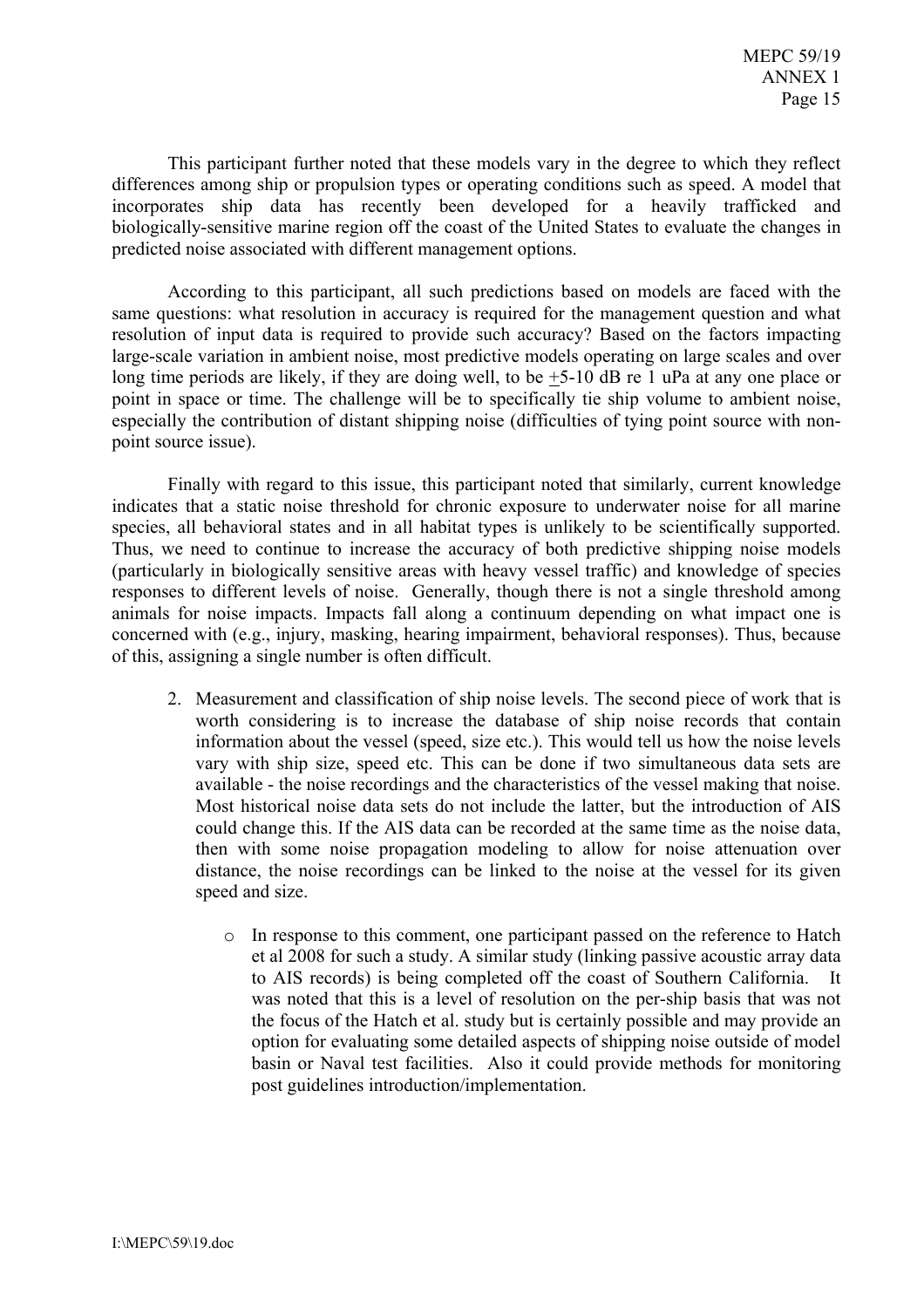**MEPC 59/19 ANNEX 1** Page 16

It was also noted that if the ship operator is willing to provide additional data it might be possible to also link it to prop blade loading etc. There are two types of noise recorder deployment configurations that could be used to generate this information:

- a) In locations of light shipping, with only one vessel in range at a time, then just a single noise recorder will provide a one-on-one connection between the noise and the vessel. One participant noted that the distance between the noise source (ship) and the hydrophone and the acoustic profile of the water column must also be recorded; otherwise, the data may not be meaningful.
	- In response to this comment, one participant stated that this is also possible in areas of moderate-heavy shipping, with a dense enough array of hydrophones or a close enough recording proximity to the vessel of interest (involves filtering background noise to determine single vessel noise profile).
- b) For locations where there are several ships in range at once, the location of the noise source has to be known in order to link it to the specific ship. This requires an array of noise recorders to be deployed in order to get a fix on the source. It was noted that several such arrays exist in the Indian, South Pacific and South Atlantic oceans (one is off the coast of Western Australia). These were installed as part of the Comprehensive Test Ban Treaty Organization measurement program. These arrays would be well suited to determining vessel-specific ship noise if linked with AIS or similar information.
	- One participant noted in response to this point that it can be argued that the much higher density of shipping in the Northern hemisphere, bottom-mounted hydrophone arrays (decommissioned or otherwise) would provide a rich source of data to be pursued. That said, although some of these data have been declassified for biological studies (http://www.dosits.org/gallery/tech/pt/sosus1.htm), much of the information (particularly regarding the spatial relationships among recording nodes, dimensions that are central to accurate localization of sources) remains limited in its general accessibility. As indicated, this is not likely to be a timely source of data. It is also important to note: the only good forecasting model will have to apply an "average" noise profile to individual ships tracked through AIS and LRIT and then predict what the collective contribution of ships over near and distant ranges. Furthermore, there remains a question as to whether noise has to be tied to a specific ship. Perhaps the Correspondence Group should be focus more broadly and work on solutions based on certain basic vessel categories or operating conditions.
	- One participant stated that these ideas are sound but again raise the question of  $\bullet$ resolution, one that is now being faced by several standard committees focusing on measurements for underwater noise from ships: how much accuracy is needed to address the management question, how should measurements be conducted to ensure that level of accuracy, and how can we ensure that standardized and thus comparable measurements are made?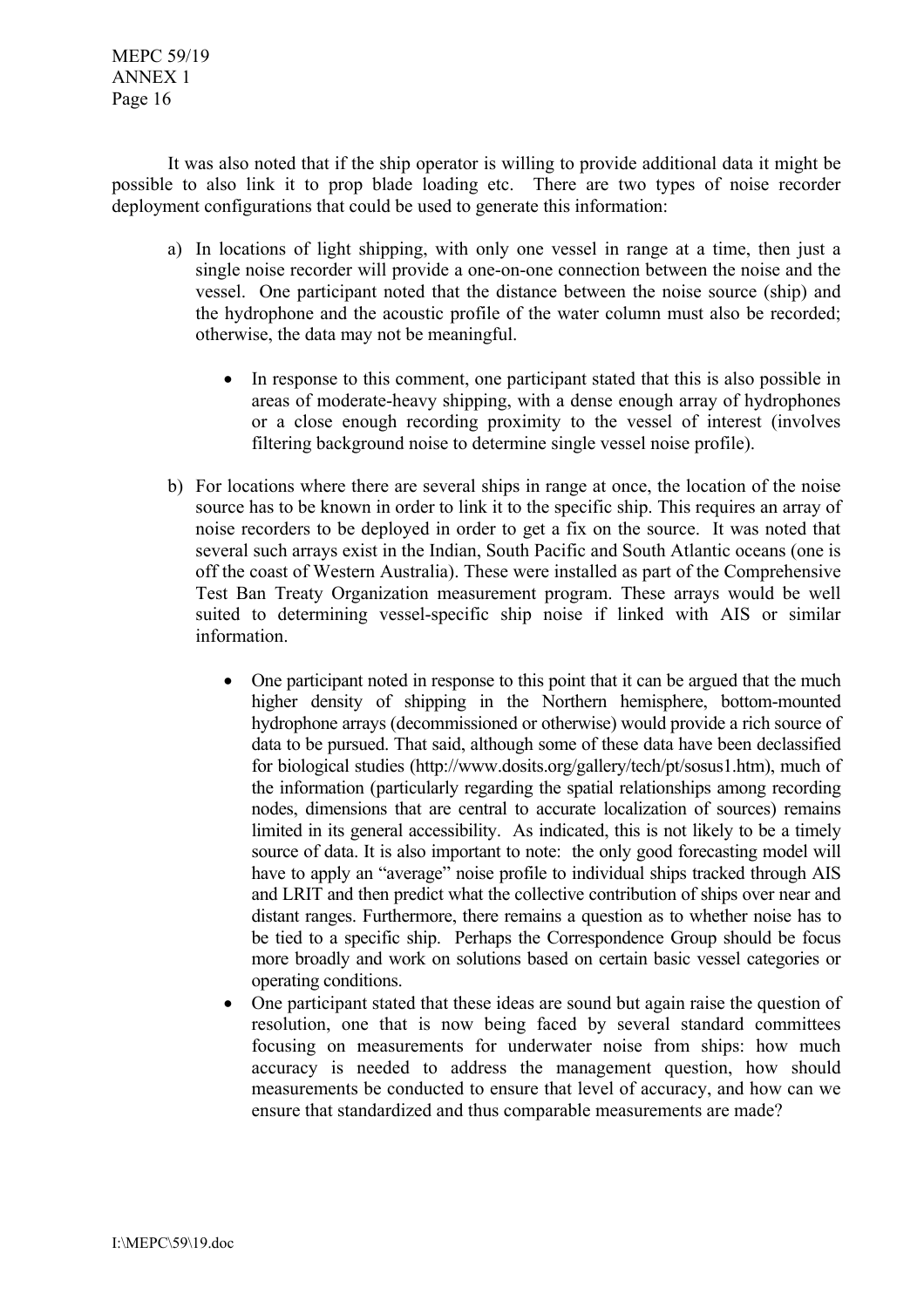$4<sub>b</sub>$ Another participant opined that the 50 Hz maximum in the background noise spectra, which can be considered as a total of many ships, seems to be the main obstacle to substantially reduce noise in the ocean. This 50 Hz maximum occurs in many ships but not in all. It is supposed that this phenomenon is related to propeller cavitation. However, the detailed cause of this phenomenon is not well known as it has not been of interest from other considerations so far.

**Note:** There was a discussion between two participants regarding this 50 Hz component. One participant questioned whether it referred to a narrowband or broadband source. If narrowband, then it was noted that all ships have an auxiliary power supply frequency of 50 Hz or 60 Hz and for many years 50 Hz was predominant. Even for broadband, it might be an enhancement of the auxiliary frequency resulting in the 50 Hz predominance.

The originator of the comment responded that the 50 Hz component is broad band, although it was noted that the mains frequency today is generally 60 Hz. This participant did not know of a measurement where a 60 Hz or 120 Hz tonal appears in an underwater radiated noise spectrum at an equivalent level. After all, it is very unlikely that a 50/60 Hz mains frequency component is effectively radiated via the ship's structure into the water, and a narrowband mechanical structural vibration of this frequency and magnitude able to generate sufficient underwater noise has not been reported to their knowledge. It was therefore recommended to avoid a discussion of this type of noise sources.

Another participant noted that it's important to study the effects of noise reduction techniques/strategies on different parts of the frequency spectrum in order to be most effective, efficient, and targeted with our quieting approaches. It was felt that the impact of noise must be known to determine the most important noise sources.

As opposed to this, the noise reduction of medium speed engines can be addressed with existing technology with an expected good effect.

It was thought by one participant that if medium speed diesels are treated in an appropriate way, further reduction might be limited by the contribution of the low speed engines. Their underwater noise contribution is not well known because it is masked by propeller and medium speed diesel noise. Structure-borne noise measurements, however, show that they may limit substantial reduction of overall noise. This also requires research. Noise reduction measures are very limited as of the size of these engines (hundreds to thousands of tons).

In going into more detail, this participant felt that the main needs for action are emphasized as follows:

- The cause of the 50 Hz noise contribution must be revealed and a solution for the  $\mathbf{1}$ reduction of this level should be found. It should be noted that another participant stated that it seemed that it had been agreed that the Group not pursue the 50 Hz predominance. This will be an issue that will have to be resolved by the Group as it moves forward.
- $2.$ Investigations into propeller-induced radiated noise of commercial vessels should be extended and supported by further research.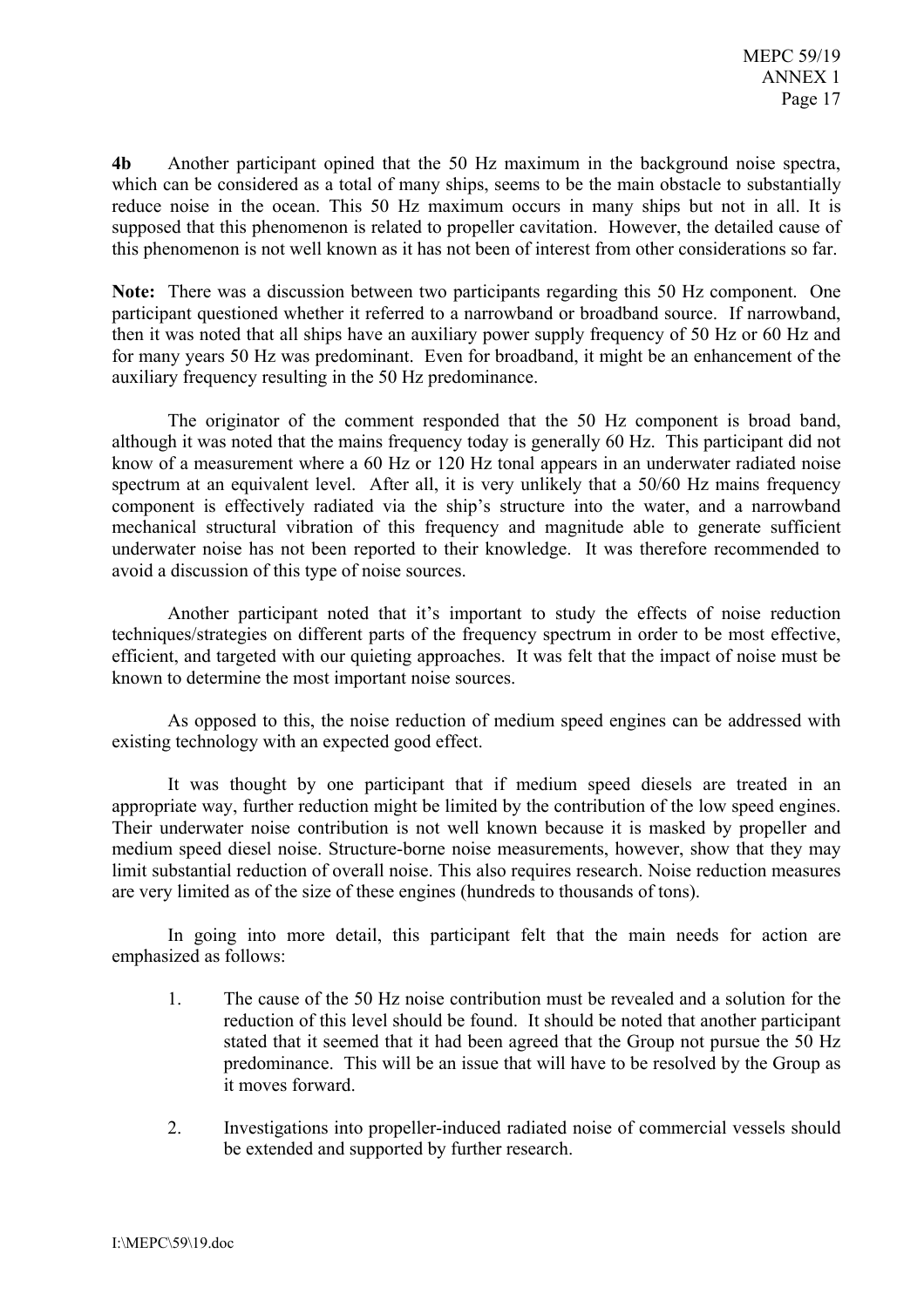- $\overline{3}$ . Further investigation is needed to provide sufficient evidence for ship type dependency of underwater noise characteristics to have a better indication for potential countermeasures.
- $\overline{4}$ It is still a major concern to develop/describe a verification method to prove a successful reduction of underwater noise radiation, especially for ships in service after retrofitting.
- $\overline{5}$ The noise effects of geared medium speed propulsion systems with power-take-off (constant shaft speed) and controllable pitch propeller shall be investigated for all operating conditions (particular case).

It was emphasized that researchers contributing to the IMO Noise Reduction Team should discuss in their national facilities whether relevant observations regarding the above research needs have been made, e.g., whether these may have been a by-product of other research topics.

 $4c$ Another participant noted that the measurement must be done to a standard as radiated noise from a single source is subject to inverse square law; that is, the dB level reduces rapidly with range. This links with the above in the sense that the overall contribution to the fleet to ambient noise levels is not simply a summation of radiated noise from all ships.

One participant agreed with need for standardization of measurement. Currently there is an Acoustical Society of America Working Group (WG 47) trying to write standards (Look under ASC 12 Noise: http://www.acosoc.org/standards/).

It was also noted by another participant that there is some confusion about the point regarding radiated noise. If the initial comment is saying that the received levels have to be taken into account—rather than source levels of ships in various locations from the receiver--then yes that's true. But, according to the participant responding to the initial comment, this is not done.

> o ISO FOCUS Article: TC8 One participant endorsed the statements in this article, "[i]n order to control and regulate noise emission from vessels, it is important to have clear and consistent measuring methods..." and "[a]lthough consultants and others have carried out underwater noise measurements from various types of underwater equipment and vessels, the lack of standards limits any comparison of measurements."

Another participant fully supported the statement that it is necessary to have a set of agreed standards for measuring and reporting ship noise levels. It was noted as fundamental to the success of any noise quieting activity that a comprehensive noise signature database be available to all areas of the community to all the work to continue.

It was further noted that cavitation is the dominant far field effect; however, this is one of the areas that will improve as GHG reduction technology starts to take an even greater effect.

This participant also expressed concern about the attribution of noise level to harmful effect and that further information is warranted on this issue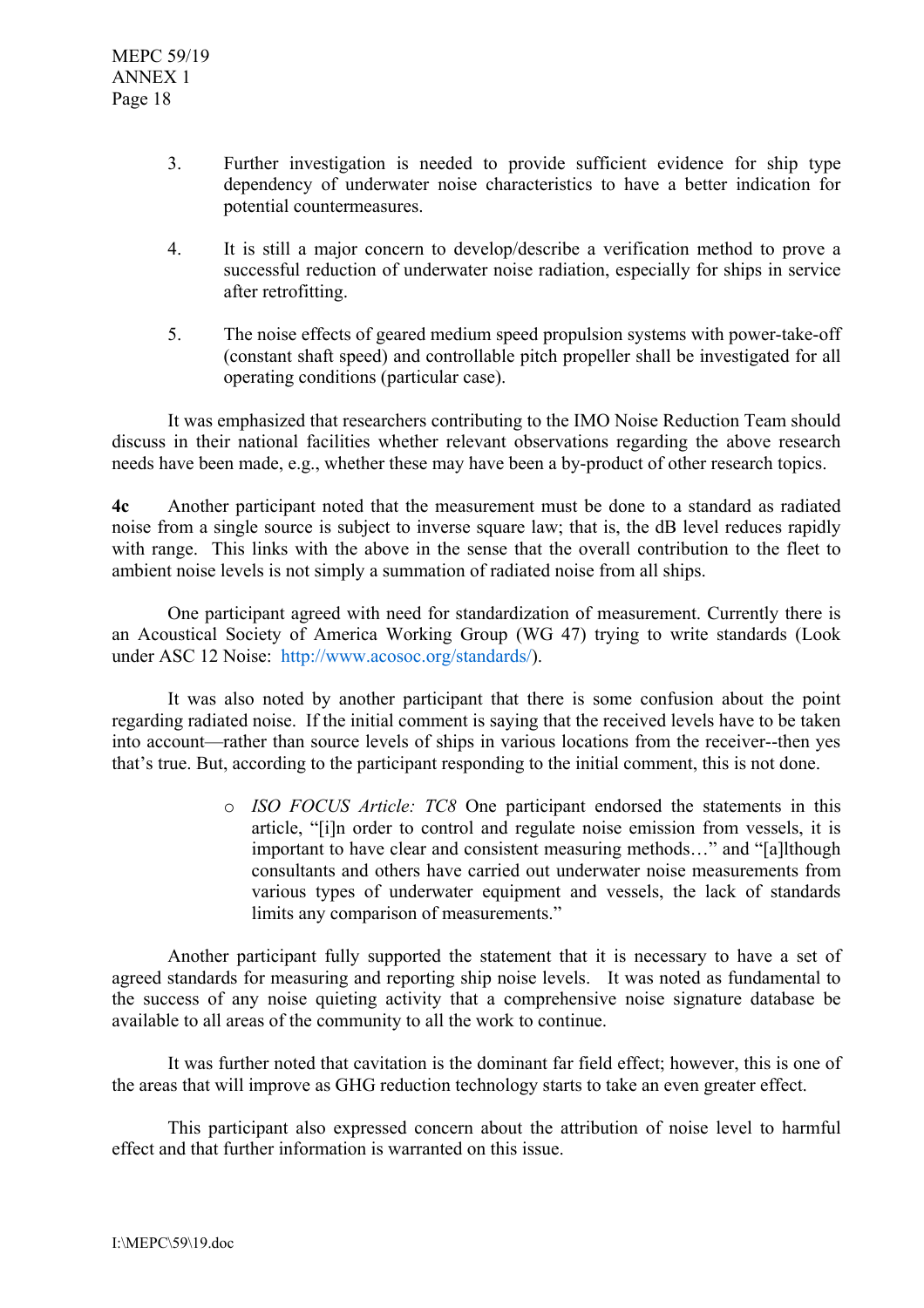• One participant was not clear about this comment and asked whether we are assuming here that the original comment pertained to further structural streamlining, propeller modifications, additional engine/propulsion types and efficiency measures to address fuel costs and GHG emissions that would also reduce noise.

One participant noted that the Group to date is only addressing the minimization of the introduction of incidental noise into the marine environment from commercial shipping and has not yet given consideration to the level of reduction in the potential to adversely affect marine receptors. It was noted that we have yet to have a clear agreed "just enough" statement of what frequency ranges should be of concern and addressed in the guidelines. This participant was concerned that the Correspondence Group is operating on the assumption that the frequency range at issue is limited only to the low frequency end of the spectrum and opined that no all marine receptors of interest and concern are susceptible to the adverse impacts at the lower end of the spectrum.

One participant stated that while of course ships are noisy in certain frequency ranges, **4d** there are levels at which they do not raise natural background noise levels unless the ship is in close proximity (i.e. less than 10 km away). It may therefore be worthwhile to address this issue specifically. It was also noted by this participant that the Correspondence Group has collected a number of measures or technologies which may have an effect on acoustics. It was suggested that it may be worthwhile to address these one by one and demonstrate their fields of application, their operational envelope, their technical status, and their potential future relevance.

One participant noted that we have quite a bit of information in front of us already in the  $4e$ reports and recommendations that should be discussed more deeply to try to arrive at quickly achievable recommendations that will have a good impact. It was suggested that there is a lot of good information in these reports from various meetings and symposia that should be further discussed. This participant also noted we must keep in mind any adverse impacts, especially given the state of the global economy.

 $4f$ One participant noted that the guidelines produced should be based on strong evidence. The documents that have been circulated to the Group help provide this basis as well as ongoing research, such as that proposed by the IFAW research project. While this amalgamated set of responses received from members of the Correspondence Group help expand the evidence base, there is no substitute for evidence that is peer reviewed and agreed for use by the Group. This participant noted that this set of responses may contain data/information which is not supported by good evidence/engineering and as such must be given an appropriate weighting when being considered. (Note by Chair: Obviously, all efforts will be made to ascertain these issues and correct them as the work of the Group progresses.)

It was further noted by a participant that environmental conditions will increase/decrease  $4g$ the propagation of ship noise depending on its frequency. This constraint will have to be considered when determining the efficacy of a particular quieting capability. Factors such as layer depth, natural background noise levels due to sea state or precipitation and depth of water will constrain or enhance the propagation of certain frequencies. There are ambient noise models available to the community, most of which have their origin in military work. A number of Strategic Environmental Assessments for UK waters contain information from forecast ambient noise models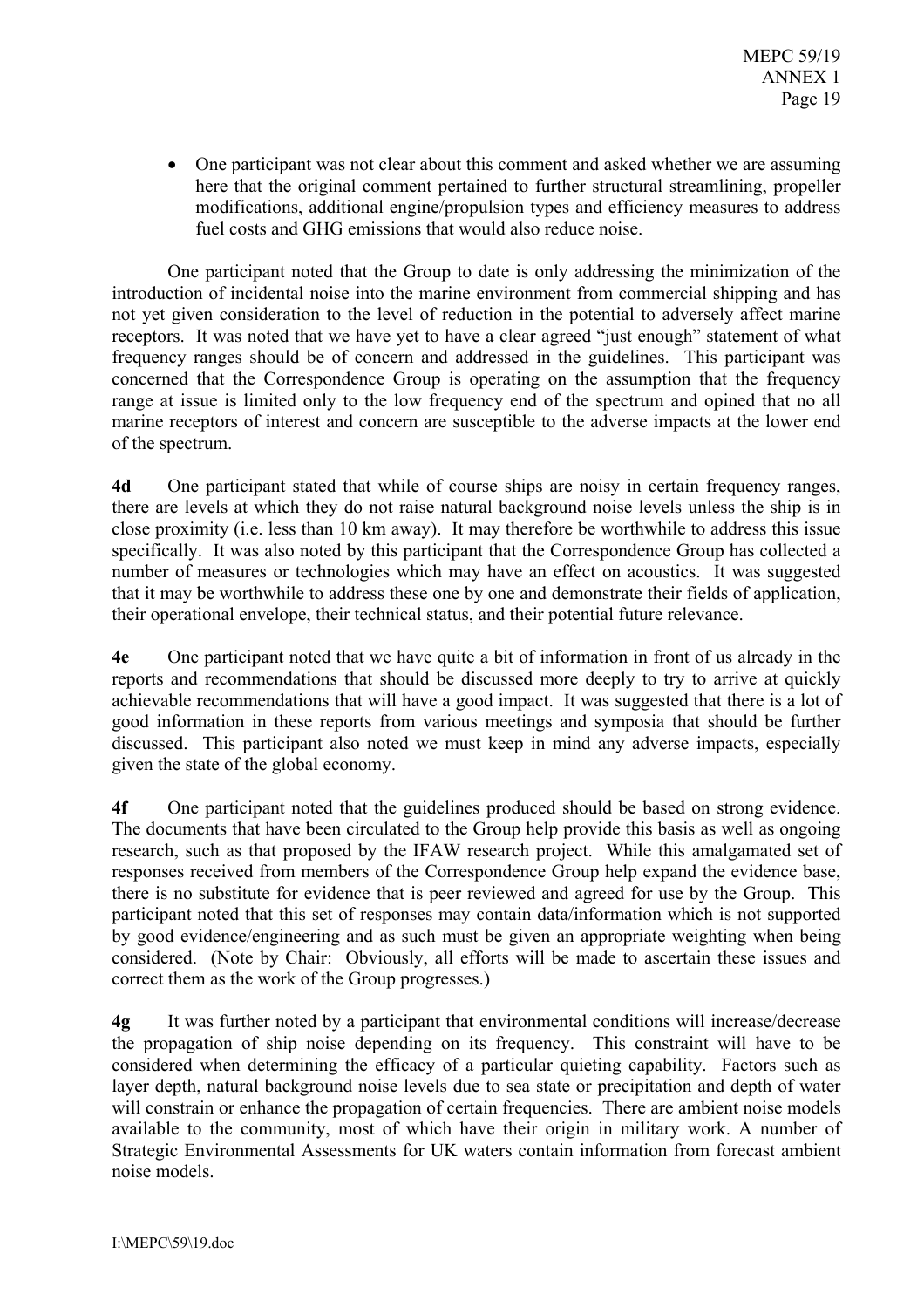$4<sub>h</sub>$ One participant opined that the most urgent need to do something seems to be related to the frequency range where shipping noise prevails over primordial background noise levels (10 to 300 Hz). These levels are dominated by cavitation and machinery noise from diesel engines, mainly from conventionally propelled cargo ships. It was therefore suggested that we concentrate on these kinds of ships and:

- find the underlying mechanism which creates the prominent 50 Hz hump in a. almost all distant shipping spectra;
- $b<sub>1</sub>$ investigate low frequency propeller noise due to cavitation;
- finds the noise contribution of diesel engines which today are partly masked by  $\mathbf{c}$ . propeller noise;
- $d_{-}$ describe the noise characteristics of ship types (container, tanker, bulker, general cargo, RoRo, other), according to an acoustic classification to be determined; and
- estimate the effect of known abatement technologies (e.g., propeller design,  $e<sub>1</sub>$ resilient foundations).

Additional Literature Cited (not yet distributed to Correspondence Group), including papers cited in MEPC papers:

Cato, D.H., and R.D. McCauley. 2002. Australian research in ambient sea noise. Acoustics Australia April: 1-13.

Clark, C.W. 1999. On the subject of potential impact of human-made noise on whales. Journal of Cetacean Research and Management 1:207-209.

Heitmeyer, R.M., S.C. Wales, and L.A. Pflug. 2004. Shipping noise predictions: Capabilities and limitations. Marine Technology Society Journal 37:54-65.

National Research Council (NRC). (1994). Low-frequency sound and marine mammals: Current knowledge and research needs. Washington, DC: The National Academies Press.

National Research Council (NRC). (2000). Marine mammals and low-frequency sound. Washington, DC: The National Academies Press.

National Research Council (NRC). (2003). Ocean noise and marine mammals. Washington, DC: The National

Norwood, C. (no date). Noise from vessels and its control. Teaching materials, Defense Science and Technology Organization, Australia.

Richardson, W.J., C.R. Greene jr., C.I. Malme, and D.H. Thompson. 1995. Marine Mammals and Noise. San Diego, California: Academic Press.

Southall, B. L., A. E. Bowles, W. T. Ellison, J. J. Finneran, R. L. Gentry, C. R. Greene Jr., D. Kastak, D. R. Ketten, J. H. Miller, P. E. Nachtigall, W. J. Richardson, J. A. Thomas, and P. L. Tyack. (2007). Marine mammal noise exposure criteria: Initial scientific recommendations. Aquat. Mamm. 33, 411-521.

 $***$